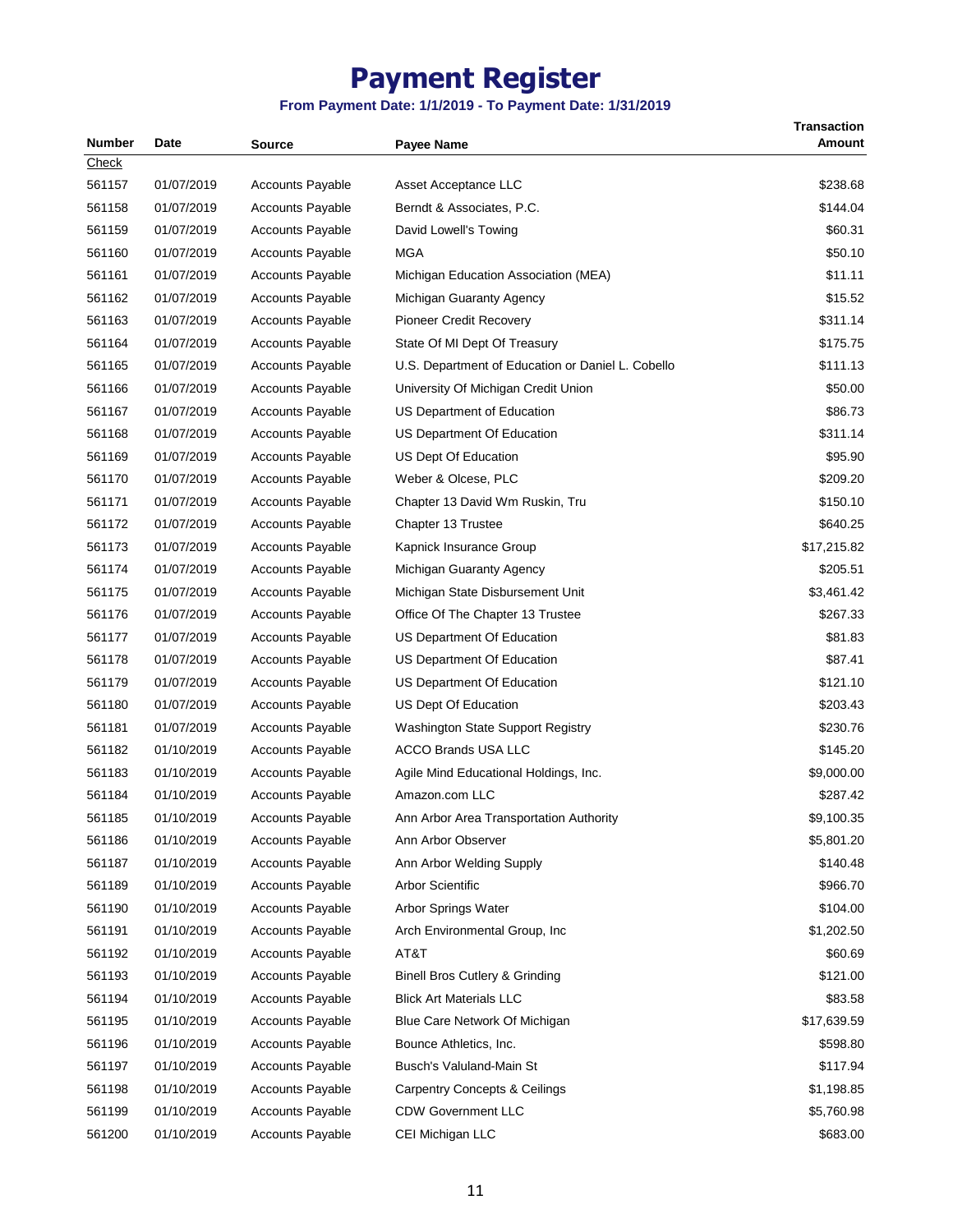| 561201 | 01/10/2019 | <b>Accounts Payable</b> | Cengage Learning                                   | \$9,238.96   |
|--------|------------|-------------------------|----------------------------------------------------|--------------|
| 561202 | 01/10/2019 | <b>Accounts Payable</b> | Clear Rate Communications, Inc.                    | \$5,033.91   |
| 561203 | 01/10/2019 | <b>Accounts Payable</b> | Clio Herald/Bridgeport Herald/Crossroad Advertiser | \$3,922.15   |
| 561204 | 01/10/2019 | <b>Accounts Payable</b> | Comcast                                            | \$573.51     |
| 561205 | 01/10/2019 | <b>Accounts Payable</b> | Crary, Emily                                       | \$1,000.00   |
| 561206 | 01/10/2019 | <b>Accounts Payable</b> | Crowne Plaza Lansing West                          | \$984.17     |
| 561207 | 01/10/2019 | <b>Accounts Payable</b> | Deaf Community Advocacy Network                    | \$2,818.50   |
| 561208 | 01/10/2019 | <b>Accounts Payable</b> | Detroit Edison Or Dte Energy                       | \$126,683.61 |
| 561209 | 01/10/2019 | <b>Accounts Payable</b> | Dihydro Services Inc                               | \$212.00     |
| 561210 | 01/10/2019 | <b>Accounts Payable</b> | Discount School Supply                             | \$490.58     |
| 561211 | 01/10/2019 | <b>Accounts Payable</b> | Distributive Education Clubs Of America (deca Inc  | \$17.00      |
| 561212 | 01/10/2019 | <b>Accounts Payable</b> | Dollar Bill Copying                                | \$1,944.93   |
| 561213 | 01/10/2019 | <b>Accounts Payable</b> | Dows Equipment                                     | \$375.00     |
| 561214 | 01/10/2019 | <b>Accounts Payable</b> | Dramatists Play Service, Inc.                      | \$100.00     |
| 561215 | 01/10/2019 | <b>Accounts Payable</b> | Eastern Michigan University / C/O MIPLTW           | \$5,000.00   |
| 561216 | 01/10/2019 | <b>Accounts Payable</b> | Enterprise Rent-A-Car                              | \$792.08     |
| 561217 | 01/10/2019 | <b>Accounts Payable</b> | Ferguson Enterprises, Inc.                         | \$8.38       |
| 561218 | 01/10/2019 | <b>Accounts Payable</b> | Fiber Link Inc.                                    | \$516.75     |
| 561219 | 01/10/2019 | <b>Accounts Payable</b> | Follett School Solutions, Inc.                     | \$3,371.85   |
| 561220 | 01/10/2019 | <b>Accounts Payable</b> | GameTime c/o Sinclair Recreation                   | \$5,000.00   |
| 561221 | 01/10/2019 | <b>Accounts Payable</b> | Getaway Tours Inc                                  | \$695.00     |
| 561222 | 01/10/2019 | <b>Accounts Payable</b> | Gordon Food Service                                | \$781.14     |
| 561223 | 01/10/2019 | <b>Accounts Payable</b> | Guarneri House LLC                                 | \$35,664.00  |
| 561224 | 01/10/2019 | Accounts Payable        | H.V. Burton Company                                | \$853.85     |
| 561225 | 01/10/2019 | <b>Accounts Payable</b> | <b>Handwritng Without Tears</b>                    | \$416.63     |
| 561226 | 01/10/2019 | <b>Accounts Payable</b> | <b>Heaney General Contracting</b>                  | \$619.50     |
| 561227 | 01/10/2019 | <b>Accounts Payable</b> | Heinemann Greenwood Publishing                     | \$2,388.77   |
| 561228 | 01/10/2019 | <b>Accounts Payable</b> | Hillsdale College                                  | \$100.00     |
| 561229 | 01/10/2019 | <b>Accounts Payable</b> | Huron Sign Company                                 | \$12,400.00  |
| 561230 | 01/10/2019 | <b>Accounts Payable</b> | Interlochen Center For The Arts                    | \$55,771.67  |
| 561231 | 01/10/2019 | <b>Accounts Payable</b> | Interlochen Center For The Arts                    | \$1,000.00   |
| 561232 | 01/10/2019 | <b>Accounts Payable</b> | International Baccalaureate Organization           | \$105,787.00 |
| 561233 | 01/10/2019 | Accounts Payable        | Julia Rosenwald Hathaway                           | \$158.34     |
| 561234 | 01/10/2019 | <b>Accounts Payable</b> | Kiwanis/Key Club International                     | \$416.00     |
| 561235 | 01/10/2019 | <b>Accounts Payable</b> | Knowbuddy                                          | \$205.60     |
| 561236 | 01/10/2019 | <b>Accounts Payable</b> | Konica Minolta Business Solutions USA, Inc.        | \$930.33     |
| 561237 | 01/10/2019 | <b>Accounts Payable</b> | Konica Minolta Business Solutions USA, Inc.        | \$2,737.00   |
| 561238 | 01/10/2019 | <b>Accounts Payable</b> | Learning Ally, Inc.                                | \$135.00     |
| 561239 | 01/10/2019 | <b>Accounts Payable</b> | Lucks Music Library                                | \$7.20       |
| 561240 | 01/10/2019 | Accounts Payable        | Mea Financial Services Inc. Group Term Life        | \$4,171.86   |
| 561241 | 01/10/2019 | <b>Accounts Payable</b> | <b>Mediscan Staffing Services</b>                  | \$1,044.60   |
| 561242 | 01/10/2019 | <b>Accounts Payable</b> | Meridian Winds LLC                                 | \$3,130.00   |
| 561243 | 01/10/2019 | <b>Accounts Payable</b> | Messa (370)                                        | \$594,367.26 |
| 561244 | 01/10/2019 | <b>Accounts Payable</b> | Message Movers Periodical Label Div                | \$8.36       |
| 561245 | 01/10/2019 | Accounts Payable        | Michigan Interpreting Services, Inc.               | \$4,872.00   |
| 561246 | 01/10/2019 | Accounts Payable        | MMI-CPR School Tech Repair, LLC                    | \$345.00     |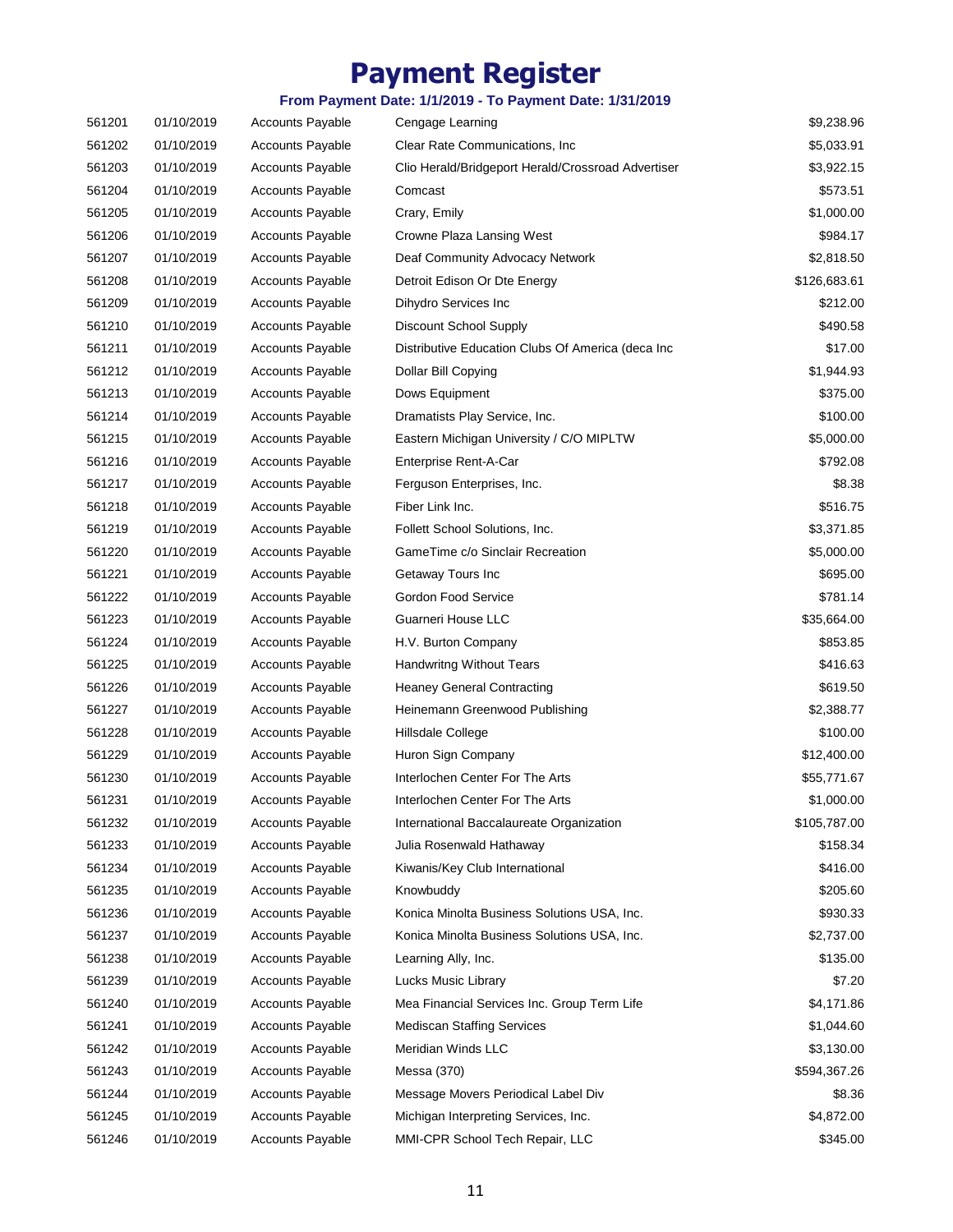| 561247 | 01/10/2019 | <b>Accounts Payable</b> | Murphy, Dannielle                       | \$1,200.00     |
|--------|------------|-------------------------|-----------------------------------------|----------------|
| 561248 | 01/10/2019 | <b>Accounts Payable</b> | Nasco                                   | \$536.01       |
| 561249 | 01/10/2019 | <b>Accounts Payable</b> | NUCO <sub>2</sub> Inc                   | \$564.14       |
| 561250 | 01/10/2019 | <b>Accounts Payable</b> | <b>Nystrom Education</b>                | \$372.67       |
| 561251 | 01/10/2019 | <b>Accounts Payable</b> | Office Depot                            | \$2,756.69     |
| 561252 | 01/10/2019 | <b>Accounts Payable</b> | Opentip                                 | \$2,488.80     |
| 561253 | 01/10/2019 | <b>Accounts Payable</b> | Paxton Patterson LLC                    | \$1,880.62     |
| 561254 | 01/10/2019 | <b>Accounts Payable</b> | <b>Pediatric Therapy Associates</b>     | \$37,890.75    |
| 561255 | 01/10/2019 | <b>Accounts Payable</b> | Platt Laundromat, LLC                   | \$97.00        |
| 561256 | 01/10/2019 | <b>Accounts Payable</b> | Polar Paradice                          | \$750.00       |
| 561257 | 01/10/2019 | <b>Accounts Payable</b> | PowerSchool Group, LIC                  | \$600.00       |
| 561258 | 01/10/2019 | Accounts Payable        | Presidio Infrastructure Solutions LLC   | \$4,344.00     |
| 561259 | 01/10/2019 | <b>Accounts Payable</b> | <b>Priority Health</b>                  | \$1,962,332.44 |
| 561260 | 01/10/2019 | <b>Accounts Payable</b> | Quench USA Inc.                         | \$79.90        |
| 561261 | 01/10/2019 | <b>Accounts Payable</b> | <b>Resolute Protections Specialists</b> | \$864.50       |
| 561262 | 01/10/2019 | <b>Accounts Payable</b> | RKA Petroleum Companies, Inc.           | \$75,857.91    |
| 561263 | 01/10/2019 | <b>Accounts Payable</b> | Rogue Fitness                           | \$5,827.52     |
| 561264 | 01/10/2019 | <b>Accounts Payable</b> | <b>Rovin Ceramics</b>                   | \$1,119.38     |
| 561265 | 01/10/2019 | Accounts Payable        | S & S Worldwide, Inc.                   | \$44.93        |
| 561266 | 01/10/2019 | <b>Accounts Payable</b> | School Specialty Inc*                   | \$3,726.07     |
| 561267 | 01/10/2019 | <b>Accounts Payable</b> | ScreenLine, LLC                         | \$290.00       |
| 561268 | 01/10/2019 | <b>Accounts Payable</b> | Sentinel Technologies Inc               | \$15,749.00    |
| 561269 | 01/10/2019 | <b>Accounts Payable</b> | Set-Seg (opt & Gtl)                     | \$1,384.28     |
| 561270 | 01/10/2019 | <b>Accounts Payable</b> | Shami, Nadra                            | \$500.00       |
| 561271 | 01/10/2019 | <b>Accounts Payable</b> | Soliant Health                          | \$2,175.00     |
| 561272 | 01/10/2019 | <b>Accounts Payable</b> | SP Designs & Manufacturing Inc.         | \$268.08       |
| 561273 | 01/10/2019 | <b>Accounts Payable</b> | Speedway Prepaid Card LLC               | \$6,256.50     |
| 561274 | 01/10/2019 | <b>Accounts Payable</b> | <b>Stage Accents</b>                    | \$134.82       |
| 561275 | 01/10/2019 | <b>Accounts Payable</b> | Staples Advantage                       | \$53.97        |
| 561276 | 01/10/2019 | <b>Accounts Payable</b> | Staples Advantage                       | \$360.06       |
| 561277 | 01/10/2019 | <b>Accounts Payable</b> | Star Autism Support, Inc.               | \$5,216.00     |
| 561278 | 01/10/2019 | <b>Accounts Payable</b> | Sunbelt & Staffing                      | \$6,840.00     |
| 561279 | 01/10/2019 | <b>Accounts Payable</b> | <b>Superior Text</b>                    | \$1,049.30     |
| 561280 | 01/10/2019 | <b>Accounts Payable</b> | <b>Talx Corporation</b>                 | \$108.60       |
| 561281 | 01/10/2019 | <b>Accounts Payable</b> | The Heaney Group                        | \$1,726.02     |
| 561282 | 01/10/2019 | <b>Accounts Payable</b> | <b>Theatre Nova</b>                     | \$1,755.38     |
| 561283 | 01/10/2019 | Accounts Payable        | <b>Therapists Unlimited</b>             | \$3,362.50     |
| 561284 | 01/10/2019 | Accounts Payable        | <b>Toshiba Business Solutions</b>       | \$55.00        |
| 561285 | 01/10/2019 | <b>Accounts Payable</b> | Toshiba Business Solutions Michigan     | \$65,194.32    |
| 561286 | 01/10/2019 | Accounts Payable        | Total Armored Car Service, Inc.         | \$288.30       |
| 561287 | 01/10/2019 | Accounts Payable        | <b>Total Education Solutions</b>        | \$2,100.00     |
| 561288 | 01/10/2019 | Accounts Payable        | Town & Country Pools                    | \$538.50       |
| 561289 | 01/10/2019 | Accounts Payable        | Tredroc Tire Services, LLC              | \$744.04       |
| 561290 | 01/10/2019 | <b>Accounts Payable</b> | TregoEd, Inc.                           | \$5,300.00     |
| 561291 | 01/10/2019 | Accounts Payable        | Unit Packaging                          | \$4,910.35     |
|        |            |                         |                                         |                |
| 561292 | 01/10/2019 | Accounts Payable        | University of Michigan, MedSport        | \$6,000.00     |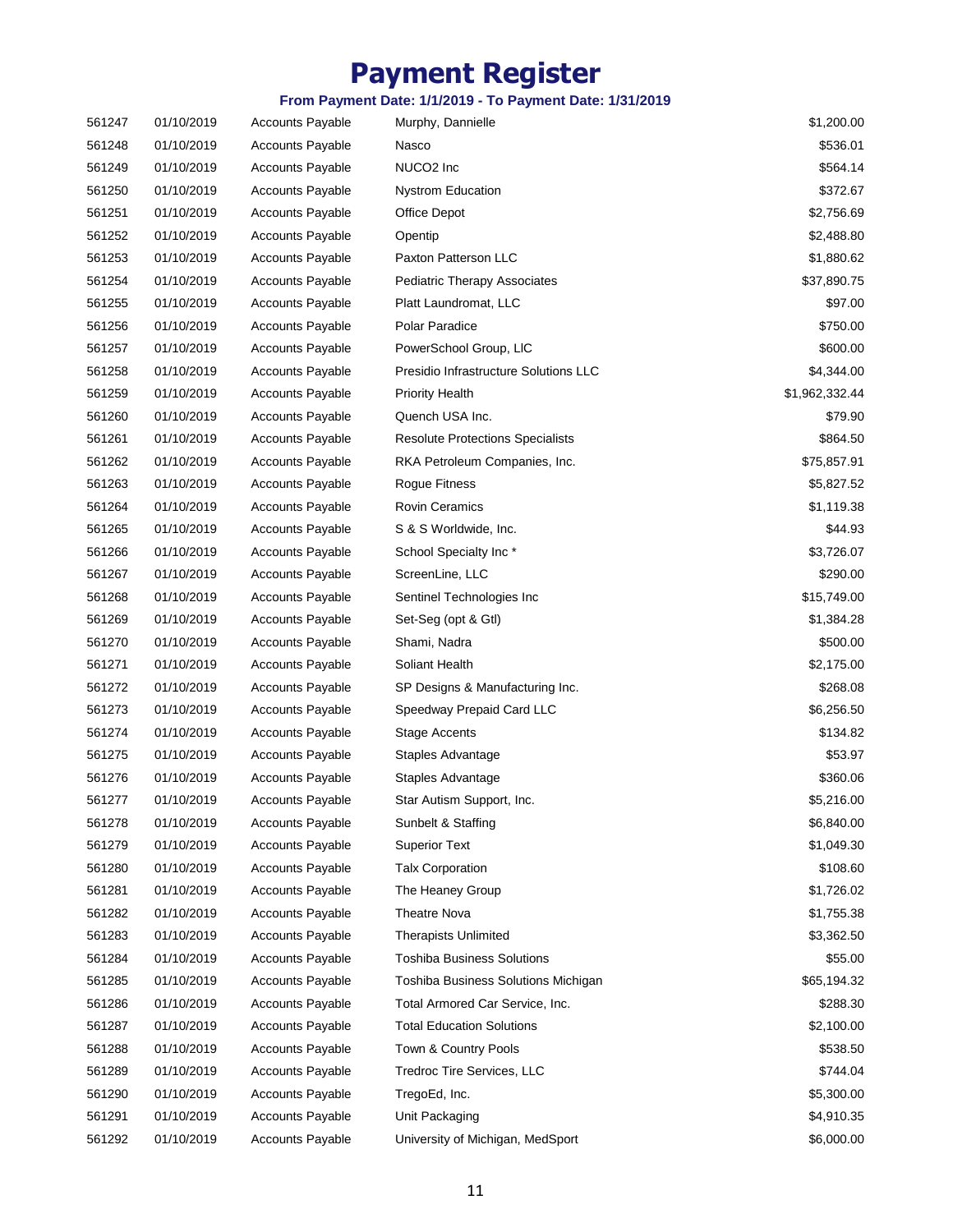| 561293 | 01/10/2019 | <b>Accounts Payable</b> | <b>University Translator Services</b>            | \$382.89     |
|--------|------------|-------------------------|--------------------------------------------------|--------------|
| 561294 | 01/10/2019 | <b>Accounts Payable</b> | US Foods, Inc.                                   | \$2,414.43   |
| 561295 | 01/10/2019 | <b>Accounts Payable</b> | Varidesk, LLC                                    | \$2,700.00   |
| 561296 | 01/10/2019 | <b>Accounts Payable</b> | Video And Internet Stuff, Llc                    | \$1,722.50   |
| 561297 | 01/10/2019 | <b>Accounts Payable</b> | Vincent York's Jazzistry                         | \$1,500.00   |
| 561298 | 01/10/2019 | Accounts Payable        | Virco Inc.                                       | \$187,639.42 |
| 561299 | 01/10/2019 | <b>Accounts Payable</b> | Virco Inc.                                       | \$7,318.08   |
| 561300 | 01/10/2019 | <b>Accounts Payable</b> | Virco Inc.                                       | \$17,554.96  |
| 561301 | 01/10/2019 | <b>Accounts Payable</b> | Warren Wheeler, CPSI, LLC                        | \$4,125.00   |
| 561302 | 01/10/2019 | <b>Accounts Payable</b> | <b>Washington Music Center</b>                   | \$140,107.00 |
| 561303 | 01/10/2019 | <b>Accounts Payable</b> | <b>Washtenaw Communications</b>                  | \$253.94     |
| 561304 | 01/10/2019 | Accounts Payable        | Washtenaw Intermediate School District           | \$60,573.00  |
| 561305 | 01/10/2019 | <b>Accounts Payable</b> | Waste Management                                 | \$1,742.16   |
| 561306 | 01/10/2019 | <b>Accounts Payable</b> | Waterford Research Institute                     | \$37,000.00  |
| 561307 | 01/10/2019 | <b>Accounts Payable</b> | YMJ & Associates                                 | \$1,500.00   |
| 561308 | 01/10/2019 | <b>Accounts Payable</b> | Cobb, Sheila                                     | \$250.00     |
| 561309 | 01/17/2019 | <b>Accounts Payable</b> | <b>ACCO Brands USA LLC</b>                       | \$209.35     |
| 561310 | 01/17/2019 | <b>Accounts Payable</b> | Adams Book Company                               | \$60.60      |
| 561311 | 01/17/2019 | Accounts Payable        | All for KIDZ, Inc.                               | \$509.00     |
| 561312 | 01/17/2019 | <b>Accounts Payable</b> | Allied Incorporated                              | \$442.80     |
| 561313 | 01/17/2019 | <b>Accounts Payable</b> | Amazon.com LLC                                   | \$57.98      |
| 561314 | 01/17/2019 | <b>Accounts Payable</b> | American Association of Teachers of German, Inc. | \$294.00     |
| 561315 | 01/17/2019 | <b>Accounts Payable</b> | Ann Arbor Center For Independent Living          | \$9,920.00   |
| 561316 | 01/17/2019 | <b>Accounts Payable</b> | Ann Arbor Welding Supply                         | \$56.58      |
| 561317 | 01/17/2019 | <b>Accounts Payable</b> | Apple Computer Inc                               | \$2,330.97   |
| 561318 | 01/17/2019 | <b>Accounts Payable</b> | <b>ARC Document Solutions LLC</b>                | \$810.29     |
| 561319 | 01/17/2019 | <b>Accounts Payable</b> | Ashford, Emma                                    | \$500.00     |
| 561320 | 01/17/2019 | <b>Accounts Payable</b> | <b>Belle Tire</b>                                | \$61.98      |
| 561321 | 01/17/2019 | <b>Accounts Payable</b> | <b>Blick Art Materials LLC</b>                   | \$342.48     |
| 561322 | 01/17/2019 | <b>Accounts Payable</b> | Brent Barrick DBA Supe's Exotic Jungle           | \$481.20     |
| 561323 | 01/17/2019 | <b>Accounts Payable</b> | <b>BSN Corporation Sport Supply Group I</b>      | \$4,332.00   |
| 561324 | 01/17/2019 | <b>Accounts Payable</b> | Busch's Valuland-Main St                         | \$167.82     |
| 561325 | 01/17/2019 | <b>Accounts Payable</b> | BWB Reasonable and Reliable Transportation LLC   | \$29,793.90  |
| 561326 | 01/17/2019 | <b>Accounts Payable</b> | Care Transport Inc.                              | \$33,020.00  |
| 561327 | 01/17/2019 | <b>Accounts Payable</b> | <b>CDW Government LLC</b>                        | \$683.96     |
| 561328 | 01/17/2019 | <b>Accounts Payable</b> | Cellco Partnership Dba Verizon Wireless          | \$9,393.54   |
| 561329 | 01/17/2019 | Accounts Payable        | Central Michigan Paper (cmp)                     | \$2,368.00   |
| 561330 | 01/17/2019 | Accounts Payable        | Cintas                                           | \$7,173.03   |
| 561331 | 01/17/2019 | <b>Accounts Payable</b> | City Of Ann Arbor Police Dept.                   | \$1,111.46   |
| 561332 | 01/17/2019 | Accounts Payable        | Coil Replacement Company                         | \$7,584.00   |
| 561333 | 01/17/2019 | <b>Accounts Payable</b> | Colman Wolf Supply Company                       | \$29,243.49  |
| 561334 | 01/17/2019 | <b>Accounts Payable</b> | Crary, Emily                                     | \$1,000.00   |
| 561335 | 01/17/2019 | Accounts Payable        | Crutchfield, Kerwood, T                          | \$1,000.00   |
| 561336 | 01/17/2019 | <b>Accounts Payable</b> | Danmar Products                                  | \$362.00     |
| 561337 | 01/17/2019 | Accounts Payable        | Data Management, Inc.                            | \$231.20     |
| 561338 | 01/17/2019 | Accounts Payable        | Detroit Edison Or Dte Energy                     | \$15,690.92  |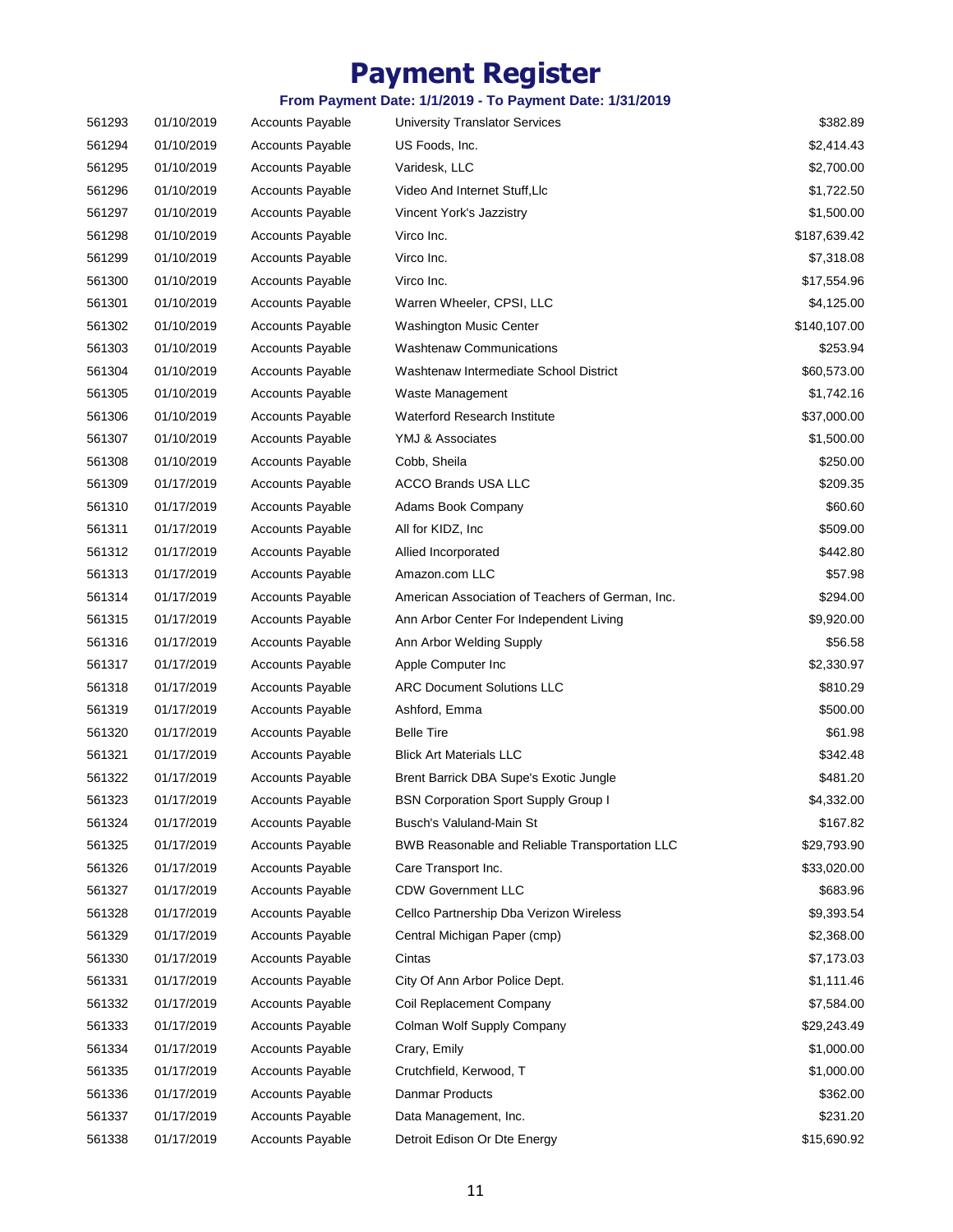| 561339 | 01/17/2019 | <b>Accounts Payable</b> | <b>Dexter Community Schools</b>               | \$173.00     |
|--------|------------|-------------------------|-----------------------------------------------|--------------|
| 561340 | 01/17/2019 | <b>Accounts Payable</b> | Dows Equipment                                | \$480.00     |
| 561341 | 01/17/2019 | <b>Accounts Payable</b> | Dte Energy                                    | \$15,425.33  |
| 561342 | 01/17/2019 | <b>Accounts Payable</b> | Durham School Services LP                     | \$629,928.74 |
| 561343 | 01/17/2019 | <b>Accounts Payable</b> | Enterprise Rent-A-Car                         | \$123.48     |
| 561344 | 01/17/2019 | <b>Accounts Payable</b> | Fer De Lance Field Hockey Club                | \$110.95     |
| 561345 | 01/17/2019 | Accounts Payable        | Ferguson Enterprises, Inc.                    | \$98.37      |
| 561346 | 01/17/2019 | <b>Accounts Payable</b> | First Student - Tecumseh                      | \$794.00     |
| 561347 | 01/17/2019 | <b>Accounts Payable</b> | Follett School Solutions, Inc.                | \$233.39     |
| 561348 | 01/17/2019 | <b>Accounts Payable</b> | GameTime c/o Sinclair Recreation              | \$3,508.00   |
| 561349 | 01/17/2019 | <b>Accounts Payable</b> | <b>GCA Education Services, Inc.</b>           | \$21,728.12  |
| 561350 | 01/17/2019 | <b>Accounts Payable</b> | Geoffrey Theodore Stanton                     | \$1,460.00   |
| 561351 | 01/17/2019 | <b>Accounts Payable</b> | Getaway Tours Inc                             | \$995.00     |
| 561352 | 01/17/2019 | <b>Accounts Payable</b> | Good Sports Limited Ptshp Ann Arbor Ice Cube, | \$832.00     |
| 561353 | 01/17/2019 | <b>Accounts Payable</b> | Gordon Food Service                           | \$78.29      |
| 561354 | 01/17/2019 | <b>Accounts Payable</b> | H.V. Burton Company                           | \$3,560.53   |
| 561355 | 01/17/2019 | <b>Accounts Payable</b> | <b>Handwritng Without Tears</b>               | \$741.13     |
| 561356 | 01/17/2019 | <b>Accounts Payable</b> | Hayden-Mcneil Specialty Prod Pcard            | \$712.11     |
| 561357 | 01/17/2019 | Accounts Payable        | Heather Kellstrom dba HIT Enterprises, LLC    | \$3,300.00   |
| 561358 | 01/17/2019 | <b>Accounts Payable</b> | Heinemann Greenwood Publishing                | \$43.85      |
| 561359 | 01/17/2019 | <b>Accounts Payable</b> | Herff-Jones                                   | \$21.65      |
| 561360 | 01/17/2019 | <b>Accounts Payable</b> | Hinojosa, Emily                               | \$450.00     |
| 561361 | 01/17/2019 | <b>Accounts Payable</b> | Innovative Modular Solutions Inc.             | \$729,910.30 |
| 561362 | 01/17/2019 | <b>Accounts Payable</b> | Integrated Design Soutions, LLC               | \$4,248.00   |
| 561363 | 01/17/2019 | <b>Accounts Payable</b> | IST Ohio, Inc.                                | \$1,500.00   |
| 561364 | 01/17/2019 | Accounts Payable        | Johnstone Supply Detroit Group                | \$756.41     |
| 561365 | 01/17/2019 | <b>Accounts Payable</b> | Junior Library Guild                          | \$410.80     |
| 561366 | 01/17/2019 | <b>Accounts Payable</b> | Konica Minolta Business Solutions USA, Inc.   | \$8,580.00   |
| 561367 | 01/17/2019 | <b>Accounts Payable</b> | Lazarus, Rebecca, Ruth                        | \$19.99      |
| 561368 | 01/17/2019 | <b>Accounts Payable</b> | <b>Learning Without Tears</b>                 | \$943.80     |
| 561369 | 01/17/2019 | <b>Accounts Payable</b> | Let's Go Transportation Services              | \$12,174.75  |
| 561370 | 01/17/2019 | <b>Accounts Payable</b> | Lowe's Home Centers, Inc.                     | \$196.32     |
| 561371 | 01/17/2019 | <b>Accounts Payable</b> | Lucks Music Library                           | \$100.36     |
| 561372 | 01/17/2019 | <b>Accounts Payable</b> | Marblesoft, LLC                               | \$70.74      |
| 561373 | 01/17/2019 | Accounts Payable        | Marshall Music Co                             | \$4.40       |
| 561374 | 01/17/2019 | <b>Accounts Payable</b> | Massp                                         | \$400.00     |
| 561375 | 01/17/2019 | <b>Accounts Payable</b> | Meridian Winds LLC                            | \$444.98     |
| 561376 | 01/17/2019 | Accounts Payable        | Metro Waste Service                           | \$4,117.00   |
| 561377 | 01/17/2019 | Accounts Payable        | Mfasco                                        | \$479.58     |
| 561378 | 01/17/2019 | <b>Accounts Payable</b> | Michigan Interscholastic Forensic Association | \$225.00     |
| 561379 | 01/17/2019 | <b>Accounts Payable</b> | Michigan Interscholastic Forensic Association | \$353.00     |
| 561380 | 01/17/2019 | <b>Accounts Payable</b> | Michigan Power Rodding, Inc.                  | \$2,223.00   |
| 561381 | 01/17/2019 | Accounts Payable        | Midwest Graphics & Awards, Inc.               | \$410.00     |
| 561382 | 01/17/2019 | <b>Accounts Payable</b> | Miller Canfield Paddock Stone Plc             | \$2,909.00   |
| 561383 | 01/17/2019 | Accounts Payable        | Music Theatre International                   | \$5,004.46   |
| 561384 | 01/17/2019 | <b>Accounts Payable</b> | Ndiaye, Maguette                              | \$450.00     |
|        |            |                         |                                               |              |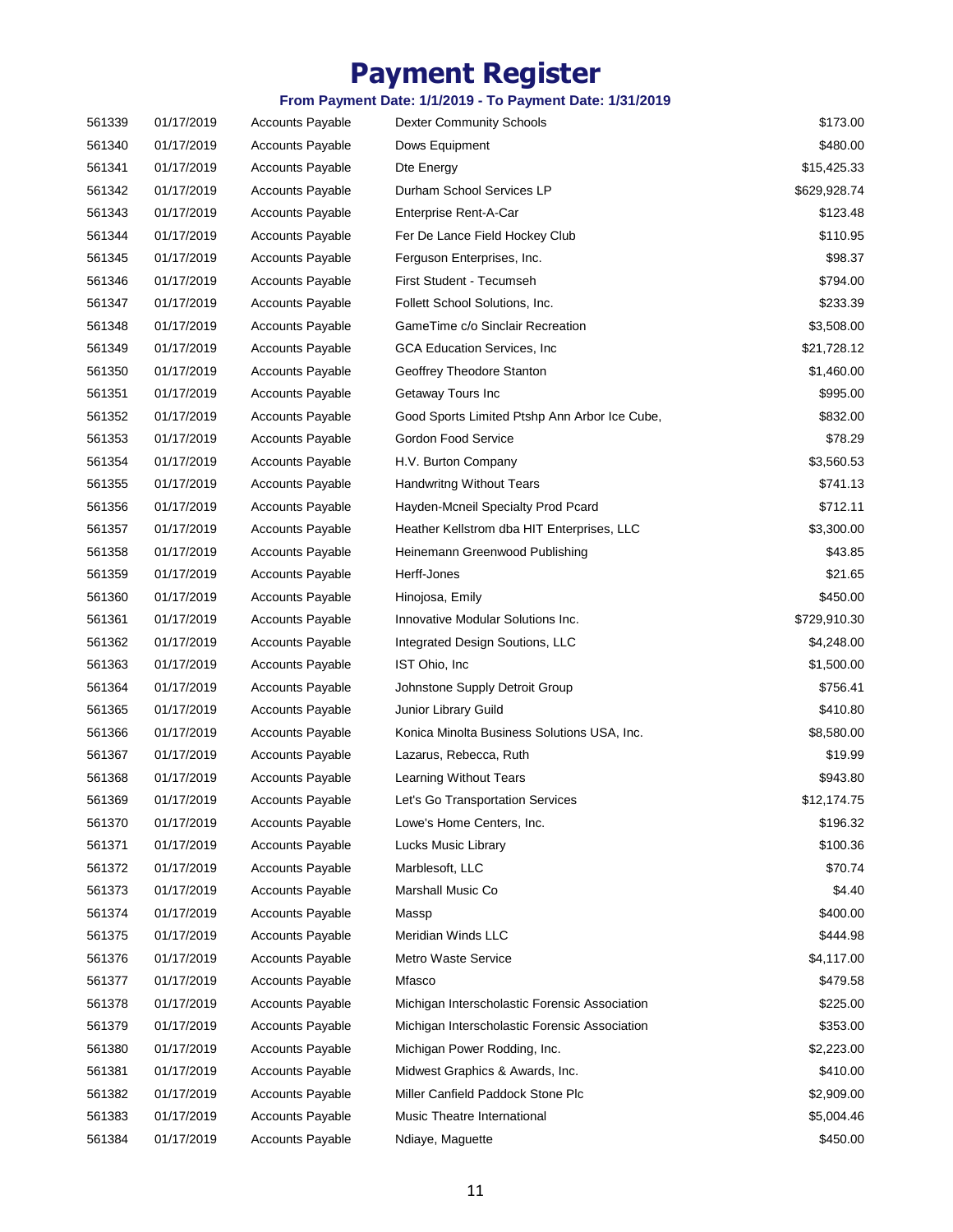| 561385 | 01/17/2019 | <b>Accounts Payable</b> | NUCO2 Inc                                          | \$416.79    |
|--------|------------|-------------------------|----------------------------------------------------|-------------|
| 561386 | 01/17/2019 | <b>Accounts Payable</b> | Office Depot                                       | \$880.39    |
| 561387 | 01/17/2019 | <b>Accounts Payable</b> | <b>Pearl Services</b>                              | \$400.00    |
| 561388 | 01/17/2019 | <b>Accounts Payable</b> | Pesick, Kenneth                                    | \$850.00    |
| 561389 | 01/17/2019 | <b>Accounts Payable</b> | <b>Pittsfield Charter Township</b>                 | \$109.76    |
| 561390 | 01/17/2019 | <b>Accounts Payable</b> | Pollard, Alana                                     | \$400.00    |
| 561391 | 01/17/2019 | <b>Accounts Payable</b> | Process Results, Inc.                              | \$329.00    |
| 561392 | 01/17/2019 | <b>Accounts Payable</b> | <b>Quill Corporation</b>                           | \$2,136.14  |
| 561393 | 01/17/2019 | <b>Accounts Payable</b> | Really Good Stuff                                  | \$223.96    |
| 561394 | 01/17/2019 | <b>Accounts Payable</b> | <b>Resolute Protections Specialists</b>            | \$817.00    |
| 561395 | 01/17/2019 | <b>Accounts Payable</b> | RKA Petroleum Companies, Inc.                      | \$18,256.96 |
| 561396 | 01/17/2019 | <b>Accounts Payable</b> | SC Curriculum, Inc.                                | \$15,064.00 |
| 561397 | 01/17/2019 | <b>Accounts Payable</b> | School Health Corporation                          | \$569.92    |
| 561398 | 01/17/2019 | <b>Accounts Payable</b> | School Nurse Supply, Inc.                          | \$1,598.65  |
| 561399 | 01/17/2019 | <b>Accounts Payable</b> | School Specialty Inc*                              | \$1,502.65  |
| 561400 | 01/17/2019 | <b>Accounts Payable</b> | SchoolMart                                         | \$9,441.00  |
| 561401 | 01/17/2019 | <b>Accounts Payable</b> | Schrock, Patrick                                   | \$1,700.00  |
| 561402 | 01/17/2019 | <b>Accounts Payable</b> | ScreenLine, LLC                                    | \$300.00    |
| 561403 | 01/17/2019 | <b>Accounts Payable</b> | Sehi Computer Products, Inc.                       | \$5,127.80  |
| 561404 | 01/17/2019 | <b>Accounts Payable</b> | Service Pro Plumbing & Environmental Contracting I | \$3,070.62  |
| 561405 | 01/17/2019 | <b>Accounts Payable</b> | Service Sports, Inc.                               | \$515.25    |
| 561406 | 01/17/2019 | <b>Accounts Payable</b> | Shar Products Co.                                  | \$160.00    |
| 561407 | 01/17/2019 | <b>Accounts Payable</b> | Sheraton Ann Arbor Hotel                           | \$3,500.00  |
| 561408 | 01/17/2019 | <b>Accounts Payable</b> | Stadium Trophy                                     | \$375.00    |
| 561409 | 01/17/2019 | <b>Accounts Payable</b> | Staples Advantage                                  | \$342.68    |
| 561410 | 01/17/2019 | <b>Accounts Payable</b> | Steve's Custom Signs, Inc.                         | \$246.00    |
| 561411 | 01/17/2019 | <b>Accounts Payable</b> | Stevens Disposal & Recycling Services Inc          | \$105.00    |
| 561412 | 01/17/2019 | <b>Accounts Payable</b> | Stumps/Shindigz                                    | \$420.38    |
| 561413 | 01/17/2019 | <b>Accounts Payable</b> | Sunrise Screen Printing Inc. Csinc/pcard           | \$378.84    |
| 561414 | 01/17/2019 | <b>Accounts Payable</b> | <b>Superior Document Solutions LLC</b>             | \$9,180.10  |
| 561415 | 01/17/2019 | <b>Accounts Payable</b> | Superior Lawn Care & Snow Removal, LLC             | \$2,610.00  |
| 561416 | 01/17/2019 | <b>Accounts Payable</b> | <b>Superior Text</b>                               | \$3,735.90  |
| 561417 | 01/17/2019 | <b>Accounts Payable</b> | <b>Talx Corporation</b>                            | \$1,198.95  |
| 561418 | 01/17/2019 | <b>Accounts Payable</b> | The Regents Of the Univ of Mich                    | \$6,000.00  |
| 561419 | 01/17/2019 | <b>Accounts Payable</b> | The Regents Of the Univ of Mich                    | \$80.00     |
| 561420 | 01/17/2019 | <b>Accounts Payable</b> | The University of Michigan                         | \$150.00    |
| 561421 | 01/17/2019 | <b>Accounts Payable</b> | Thomas, Jonathan                                   | \$400.00    |
| 561422 | 01/17/2019 | <b>Accounts Payable</b> | Tierney Brothers Inc                               | \$5,142.00  |
| 561423 | 01/17/2019 | Accounts Payable        | Toshiba Business Solutions Michigan                | \$907.81    |
| 561424 | 01/17/2019 | <b>Accounts Payable</b> | Total Armored Car Service, Inc.                    | \$57.66     |
| 561425 | 01/17/2019 | <b>Accounts Payable</b> | Town & Country Pools                               | \$165.00    |
| 561426 | 01/17/2019 | <b>Accounts Payable</b> | Unum Life Insurance Company Of America             | \$3,991.06  |
| 561427 | 01/17/2019 | <b>Accounts Payable</b> | Unum Long/Short Term Insurance Company Of America  | \$11,801.08 |
| 561428 | 01/17/2019 | <b>Accounts Payable</b> | US Foods, Inc.                                     | \$838.07    |
| 561429 | 01/17/2019 | Accounts Payable        | Washington, Christopher                            | \$500.00    |
| 561430 | 01/17/2019 | <b>Accounts Payable</b> | Washington Music Center                            | \$25,578.00 |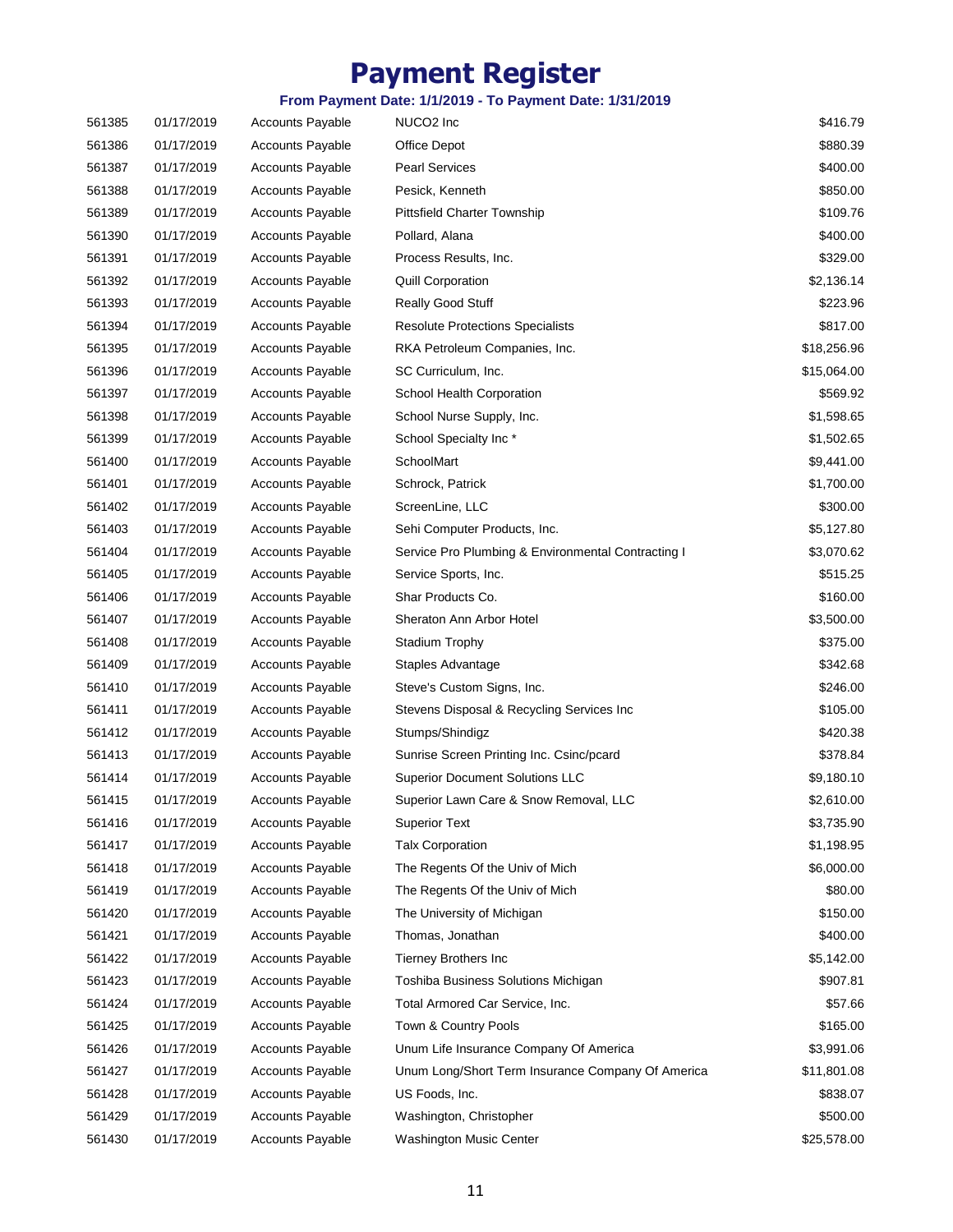| 561432<br>01/17/2019<br><b>Accounts Payable</b><br>West Music Company Inc<br>561433<br>01/17/2019<br><b>Accounts Payable</b><br>William Robert Harrington<br>561434<br>01/17/2019<br><b>Accounts Payable</b><br>Wps Western Psychologica<br>561435<br>01/17/2019<br><b>Accounts Payable</b><br>YMCA of Metropolitan Detroit<br>561436<br>01/17/2019<br><b>Accounts Payable</b><br>Song, Dongwoo<br><b>AFLAC</b><br>561437<br>01/18/2019<br><b>Accounts Payable</b><br>561438<br>01/18/2019<br><b>Accounts Payable</b><br>Asset Acceptance LLC<br>561439<br>01/18/2019<br>Berndt & Associates, P.C.<br><b>Accounts Payable</b><br>01/18/2019<br>David Lowell's Towing<br>561440<br><b>Accounts Payable</b><br>561441<br>01/18/2019<br><b>Accounts Payable</b><br>Davis Vision<br>01/18/2019<br><b>Accounts Payable</b><br>Pioneer Credit Recovery<br>561442<br>561443<br>01/18/2019<br><b>Accounts Payable</b><br>State of Kansas<br>01/18/2019<br>561444<br><b>Accounts Payable</b><br>State Of MI Dept Of Treasury<br>01/18/2019<br>U.S. Department of Education or Daniel L. Cobello<br>561445<br><b>Accounts Payable</b><br>561446<br>01/18/2019<br><b>Accounts Payable</b><br>University Of Michigan Credit Union<br>561447<br>01/18/2019<br><b>Accounts Payable</b><br>US Department Of Education<br>561448<br>01/18/2019<br><b>Accounts Payable</b><br>US Department of Education<br>561449<br>01/18/2019<br><b>Accounts Payable</b><br>US Dept Of Education<br>561450<br>01/18/2019<br><b>Accounts Payable</b><br>Chapter 13 David Wm Ruskin, Tru<br>Chapter 13 Trustee<br>561451<br>01/18/2019<br><b>Accounts Payable</b><br>561452<br>01/18/2019<br><b>Accounts Payable</b><br>Michigan Guaranty Agency<br>561453<br>01/18/2019<br><b>Accounts Payable</b><br>Michigan State Disbursement Unit<br>561454<br>01/18/2019<br><b>Accounts Payable</b><br>Office Of The Chapter 13 Trustee<br>561455<br>01/18/2019<br><b>Accounts Payable</b><br>US Department Of Education<br>561456<br>01/18/2019<br><b>Accounts Payable</b><br>US Department Of Education<br>561457<br>01/18/2019<br><b>Accounts Payable</b><br>US Dept Of Education<br>561458<br>01/25/2019<br>A and N Electric, Inc.<br><b>Accounts Payable</b><br>561459<br>01/25/2019<br><b>Accounts Payable</b><br>AAB Global, LLC<br>01/25/2019<br>561460<br><b>Accounts Payable</b><br>Adair Printing Company, Inc.<br>01/25/2019<br><b>Accounts Payable</b><br>561461<br>Adams Book Company<br>561462<br>01/25/2019<br><b>Accounts Payable</b><br>Allied Incorporated<br>561463<br>01/25/2019<br><b>AM Services</b><br><b>Accounts Payable</b><br>561464<br><b>Accounts Payable</b><br>Ann Arbor Welding Supply<br>01/25/2019<br>561465<br>01/25/2019<br><b>Accounts Payable</b><br>Arch Environmental Group, Inc.<br>561466<br>01/25/2019<br>Accounts Payable<br>Arjo Inc<br>561467<br>01/25/2019<br><b>Accounts Payable</b><br><b>Ascott Corporation</b><br><b>Accounts Payable</b><br>561468<br>01/25/2019<br>Aventric Technologies<br>561469<br>01/25/2019<br><b>Accounts Payable</b><br><b>Baruzzini Aquatics</b><br>561470<br>01/25/2019<br>Bio-Rad Laboratories Inc<br><b>Accounts Payable</b><br>561471<br>01/25/2019<br><b>Accounts Payable</b><br>Carolina Biological Supply Company<br>01/25/2019<br><b>Accounts Payable</b><br>561472<br><b>Carpentry Concepts &amp; Ceilings</b><br>01/25/2019<br><b>Accounts Payable</b><br>CCP Products, Inc. DBA Champion Custom Products<br>561473<br>Center For Excellence In Education<br>561474<br>01/25/2019<br><b>Accounts Payable</b><br>561475<br>01/25/2019<br>Accounts Payable<br>Central Michigan Paper (cmp)<br>561476<br>01/25/2019<br>Accounts Payable<br>Cintas | 561431 | 01/17/2019 | <b>Accounts Payable</b> | Wayne Resa | \$300.00    |
|-----------------------------------------------------------------------------------------------------------------------------------------------------------------------------------------------------------------------------------------------------------------------------------------------------------------------------------------------------------------------------------------------------------------------------------------------------------------------------------------------------------------------------------------------------------------------------------------------------------------------------------------------------------------------------------------------------------------------------------------------------------------------------------------------------------------------------------------------------------------------------------------------------------------------------------------------------------------------------------------------------------------------------------------------------------------------------------------------------------------------------------------------------------------------------------------------------------------------------------------------------------------------------------------------------------------------------------------------------------------------------------------------------------------------------------------------------------------------------------------------------------------------------------------------------------------------------------------------------------------------------------------------------------------------------------------------------------------------------------------------------------------------------------------------------------------------------------------------------------------------------------------------------------------------------------------------------------------------------------------------------------------------------------------------------------------------------------------------------------------------------------------------------------------------------------------------------------------------------------------------------------------------------------------------------------------------------------------------------------------------------------------------------------------------------------------------------------------------------------------------------------------------------------------------------------------------------------------------------------------------------------------------------------------------------------------------------------------------------------------------------------------------------------------------------------------------------------------------------------------------------------------------------------------------------------------------------------------------------------------------------------------------------------------------------------------------------------------------------------------------------------------------------------------------------------------------------------------------------------------------------------------------------------------------------------------------------------------------------------------------------------------------------------------------------------------------------------------------------------------------------------------------------------------------------------------------------------------------------------------------------------------------------------------------------------------------|--------|------------|-------------------------|------------|-------------|
|                                                                                                                                                                                                                                                                                                                                                                                                                                                                                                                                                                                                                                                                                                                                                                                                                                                                                                                                                                                                                                                                                                                                                                                                                                                                                                                                                                                                                                                                                                                                                                                                                                                                                                                                                                                                                                                                                                                                                                                                                                                                                                                                                                                                                                                                                                                                                                                                                                                                                                                                                                                                                                                                                                                                                                                                                                                                                                                                                                                                                                                                                                                                                                                                                                                                                                                                                                                                                                                                                                                                                                                                                                                                                               |        |            |                         |            | \$233.70    |
|                                                                                                                                                                                                                                                                                                                                                                                                                                                                                                                                                                                                                                                                                                                                                                                                                                                                                                                                                                                                                                                                                                                                                                                                                                                                                                                                                                                                                                                                                                                                                                                                                                                                                                                                                                                                                                                                                                                                                                                                                                                                                                                                                                                                                                                                                                                                                                                                                                                                                                                                                                                                                                                                                                                                                                                                                                                                                                                                                                                                                                                                                                                                                                                                                                                                                                                                                                                                                                                                                                                                                                                                                                                                                               |        |            |                         |            | \$2,000.00  |
|                                                                                                                                                                                                                                                                                                                                                                                                                                                                                                                                                                                                                                                                                                                                                                                                                                                                                                                                                                                                                                                                                                                                                                                                                                                                                                                                                                                                                                                                                                                                                                                                                                                                                                                                                                                                                                                                                                                                                                                                                                                                                                                                                                                                                                                                                                                                                                                                                                                                                                                                                                                                                                                                                                                                                                                                                                                                                                                                                                                                                                                                                                                                                                                                                                                                                                                                                                                                                                                                                                                                                                                                                                                                                               |        |            |                         |            | \$10,169.52 |
|                                                                                                                                                                                                                                                                                                                                                                                                                                                                                                                                                                                                                                                                                                                                                                                                                                                                                                                                                                                                                                                                                                                                                                                                                                                                                                                                                                                                                                                                                                                                                                                                                                                                                                                                                                                                                                                                                                                                                                                                                                                                                                                                                                                                                                                                                                                                                                                                                                                                                                                                                                                                                                                                                                                                                                                                                                                                                                                                                                                                                                                                                                                                                                                                                                                                                                                                                                                                                                                                                                                                                                                                                                                                                               |        |            |                         |            | \$750.00    |
|                                                                                                                                                                                                                                                                                                                                                                                                                                                                                                                                                                                                                                                                                                                                                                                                                                                                                                                                                                                                                                                                                                                                                                                                                                                                                                                                                                                                                                                                                                                                                                                                                                                                                                                                                                                                                                                                                                                                                                                                                                                                                                                                                                                                                                                                                                                                                                                                                                                                                                                                                                                                                                                                                                                                                                                                                                                                                                                                                                                                                                                                                                                                                                                                                                                                                                                                                                                                                                                                                                                                                                                                                                                                                               |        |            |                         |            | \$96.00     |
|                                                                                                                                                                                                                                                                                                                                                                                                                                                                                                                                                                                                                                                                                                                                                                                                                                                                                                                                                                                                                                                                                                                                                                                                                                                                                                                                                                                                                                                                                                                                                                                                                                                                                                                                                                                                                                                                                                                                                                                                                                                                                                                                                                                                                                                                                                                                                                                                                                                                                                                                                                                                                                                                                                                                                                                                                                                                                                                                                                                                                                                                                                                                                                                                                                                                                                                                                                                                                                                                                                                                                                                                                                                                                               |        |            |                         |            | \$9,115.00  |
|                                                                                                                                                                                                                                                                                                                                                                                                                                                                                                                                                                                                                                                                                                                                                                                                                                                                                                                                                                                                                                                                                                                                                                                                                                                                                                                                                                                                                                                                                                                                                                                                                                                                                                                                                                                                                                                                                                                                                                                                                                                                                                                                                                                                                                                                                                                                                                                                                                                                                                                                                                                                                                                                                                                                                                                                                                                                                                                                                                                                                                                                                                                                                                                                                                                                                                                                                                                                                                                                                                                                                                                                                                                                                               |        |            |                         |            | \$205.82    |
|                                                                                                                                                                                                                                                                                                                                                                                                                                                                                                                                                                                                                                                                                                                                                                                                                                                                                                                                                                                                                                                                                                                                                                                                                                                                                                                                                                                                                                                                                                                                                                                                                                                                                                                                                                                                                                                                                                                                                                                                                                                                                                                                                                                                                                                                                                                                                                                                                                                                                                                                                                                                                                                                                                                                                                                                                                                                                                                                                                                                                                                                                                                                                                                                                                                                                                                                                                                                                                                                                                                                                                                                                                                                                               |        |            |                         |            | \$123.42    |
|                                                                                                                                                                                                                                                                                                                                                                                                                                                                                                                                                                                                                                                                                                                                                                                                                                                                                                                                                                                                                                                                                                                                                                                                                                                                                                                                                                                                                                                                                                                                                                                                                                                                                                                                                                                                                                                                                                                                                                                                                                                                                                                                                                                                                                                                                                                                                                                                                                                                                                                                                                                                                                                                                                                                                                                                                                                                                                                                                                                                                                                                                                                                                                                                                                                                                                                                                                                                                                                                                                                                                                                                                                                                                               |        |            |                         |            | \$60.32     |
|                                                                                                                                                                                                                                                                                                                                                                                                                                                                                                                                                                                                                                                                                                                                                                                                                                                                                                                                                                                                                                                                                                                                                                                                                                                                                                                                                                                                                                                                                                                                                                                                                                                                                                                                                                                                                                                                                                                                                                                                                                                                                                                                                                                                                                                                                                                                                                                                                                                                                                                                                                                                                                                                                                                                                                                                                                                                                                                                                                                                                                                                                                                                                                                                                                                                                                                                                                                                                                                                                                                                                                                                                                                                                               |        |            |                         |            | \$3,127.49  |
|                                                                                                                                                                                                                                                                                                                                                                                                                                                                                                                                                                                                                                                                                                                                                                                                                                                                                                                                                                                                                                                                                                                                                                                                                                                                                                                                                                                                                                                                                                                                                                                                                                                                                                                                                                                                                                                                                                                                                                                                                                                                                                                                                                                                                                                                                                                                                                                                                                                                                                                                                                                                                                                                                                                                                                                                                                                                                                                                                                                                                                                                                                                                                                                                                                                                                                                                                                                                                                                                                                                                                                                                                                                                                               |        |            |                         |            | \$311.24    |
|                                                                                                                                                                                                                                                                                                                                                                                                                                                                                                                                                                                                                                                                                                                                                                                                                                                                                                                                                                                                                                                                                                                                                                                                                                                                                                                                                                                                                                                                                                                                                                                                                                                                                                                                                                                                                                                                                                                                                                                                                                                                                                                                                                                                                                                                                                                                                                                                                                                                                                                                                                                                                                                                                                                                                                                                                                                                                                                                                                                                                                                                                                                                                                                                                                                                                                                                                                                                                                                                                                                                                                                                                                                                                               |        |            |                         |            | \$205.20    |
|                                                                                                                                                                                                                                                                                                                                                                                                                                                                                                                                                                                                                                                                                                                                                                                                                                                                                                                                                                                                                                                                                                                                                                                                                                                                                                                                                                                                                                                                                                                                                                                                                                                                                                                                                                                                                                                                                                                                                                                                                                                                                                                                                                                                                                                                                                                                                                                                                                                                                                                                                                                                                                                                                                                                                                                                                                                                                                                                                                                                                                                                                                                                                                                                                                                                                                                                                                                                                                                                                                                                                                                                                                                                                               |        |            |                         |            | \$175.75    |
|                                                                                                                                                                                                                                                                                                                                                                                                                                                                                                                                                                                                                                                                                                                                                                                                                                                                                                                                                                                                                                                                                                                                                                                                                                                                                                                                                                                                                                                                                                                                                                                                                                                                                                                                                                                                                                                                                                                                                                                                                                                                                                                                                                                                                                                                                                                                                                                                                                                                                                                                                                                                                                                                                                                                                                                                                                                                                                                                                                                                                                                                                                                                                                                                                                                                                                                                                                                                                                                                                                                                                                                                                                                                                               |        |            |                         |            | \$90.20     |
|                                                                                                                                                                                                                                                                                                                                                                                                                                                                                                                                                                                                                                                                                                                                                                                                                                                                                                                                                                                                                                                                                                                                                                                                                                                                                                                                                                                                                                                                                                                                                                                                                                                                                                                                                                                                                                                                                                                                                                                                                                                                                                                                                                                                                                                                                                                                                                                                                                                                                                                                                                                                                                                                                                                                                                                                                                                                                                                                                                                                                                                                                                                                                                                                                                                                                                                                                                                                                                                                                                                                                                                                                                                                                               |        |            |                         |            | \$50.00     |
|                                                                                                                                                                                                                                                                                                                                                                                                                                                                                                                                                                                                                                                                                                                                                                                                                                                                                                                                                                                                                                                                                                                                                                                                                                                                                                                                                                                                                                                                                                                                                                                                                                                                                                                                                                                                                                                                                                                                                                                                                                                                                                                                                                                                                                                                                                                                                                                                                                                                                                                                                                                                                                                                                                                                                                                                                                                                                                                                                                                                                                                                                                                                                                                                                                                                                                                                                                                                                                                                                                                                                                                                                                                                                               |        |            |                         |            | \$311.24    |
|                                                                                                                                                                                                                                                                                                                                                                                                                                                                                                                                                                                                                                                                                                                                                                                                                                                                                                                                                                                                                                                                                                                                                                                                                                                                                                                                                                                                                                                                                                                                                                                                                                                                                                                                                                                                                                                                                                                                                                                                                                                                                                                                                                                                                                                                                                                                                                                                                                                                                                                                                                                                                                                                                                                                                                                                                                                                                                                                                                                                                                                                                                                                                                                                                                                                                                                                                                                                                                                                                                                                                                                                                                                                                               |        |            |                         |            | \$35.21     |
|                                                                                                                                                                                                                                                                                                                                                                                                                                                                                                                                                                                                                                                                                                                                                                                                                                                                                                                                                                                                                                                                                                                                                                                                                                                                                                                                                                                                                                                                                                                                                                                                                                                                                                                                                                                                                                                                                                                                                                                                                                                                                                                                                                                                                                                                                                                                                                                                                                                                                                                                                                                                                                                                                                                                                                                                                                                                                                                                                                                                                                                                                                                                                                                                                                                                                                                                                                                                                                                                                                                                                                                                                                                                                               |        |            |                         |            | \$96.00     |
|                                                                                                                                                                                                                                                                                                                                                                                                                                                                                                                                                                                                                                                                                                                                                                                                                                                                                                                                                                                                                                                                                                                                                                                                                                                                                                                                                                                                                                                                                                                                                                                                                                                                                                                                                                                                                                                                                                                                                                                                                                                                                                                                                                                                                                                                                                                                                                                                                                                                                                                                                                                                                                                                                                                                                                                                                                                                                                                                                                                                                                                                                                                                                                                                                                                                                                                                                                                                                                                                                                                                                                                                                                                                                               |        |            |                         |            | \$150.10    |
|                                                                                                                                                                                                                                                                                                                                                                                                                                                                                                                                                                                                                                                                                                                                                                                                                                                                                                                                                                                                                                                                                                                                                                                                                                                                                                                                                                                                                                                                                                                                                                                                                                                                                                                                                                                                                                                                                                                                                                                                                                                                                                                                                                                                                                                                                                                                                                                                                                                                                                                                                                                                                                                                                                                                                                                                                                                                                                                                                                                                                                                                                                                                                                                                                                                                                                                                                                                                                                                                                                                                                                                                                                                                                               |        |            |                         |            | \$640.25    |
|                                                                                                                                                                                                                                                                                                                                                                                                                                                                                                                                                                                                                                                                                                                                                                                                                                                                                                                                                                                                                                                                                                                                                                                                                                                                                                                                                                                                                                                                                                                                                                                                                                                                                                                                                                                                                                                                                                                                                                                                                                                                                                                                                                                                                                                                                                                                                                                                                                                                                                                                                                                                                                                                                                                                                                                                                                                                                                                                                                                                                                                                                                                                                                                                                                                                                                                                                                                                                                                                                                                                                                                                                                                                                               |        |            |                         |            | \$205.51    |
|                                                                                                                                                                                                                                                                                                                                                                                                                                                                                                                                                                                                                                                                                                                                                                                                                                                                                                                                                                                                                                                                                                                                                                                                                                                                                                                                                                                                                                                                                                                                                                                                                                                                                                                                                                                                                                                                                                                                                                                                                                                                                                                                                                                                                                                                                                                                                                                                                                                                                                                                                                                                                                                                                                                                                                                                                                                                                                                                                                                                                                                                                                                                                                                                                                                                                                                                                                                                                                                                                                                                                                                                                                                                                               |        |            |                         |            | \$3,367.86  |
|                                                                                                                                                                                                                                                                                                                                                                                                                                                                                                                                                                                                                                                                                                                                                                                                                                                                                                                                                                                                                                                                                                                                                                                                                                                                                                                                                                                                                                                                                                                                                                                                                                                                                                                                                                                                                                                                                                                                                                                                                                                                                                                                                                                                                                                                                                                                                                                                                                                                                                                                                                                                                                                                                                                                                                                                                                                                                                                                                                                                                                                                                                                                                                                                                                                                                                                                                                                                                                                                                                                                                                                                                                                                                               |        |            |                         |            | \$267.33    |
|                                                                                                                                                                                                                                                                                                                                                                                                                                                                                                                                                                                                                                                                                                                                                                                                                                                                                                                                                                                                                                                                                                                                                                                                                                                                                                                                                                                                                                                                                                                                                                                                                                                                                                                                                                                                                                                                                                                                                                                                                                                                                                                                                                                                                                                                                                                                                                                                                                                                                                                                                                                                                                                                                                                                                                                                                                                                                                                                                                                                                                                                                                                                                                                                                                                                                                                                                                                                                                                                                                                                                                                                                                                                                               |        |            |                         |            | \$87.41     |
|                                                                                                                                                                                                                                                                                                                                                                                                                                                                                                                                                                                                                                                                                                                                                                                                                                                                                                                                                                                                                                                                                                                                                                                                                                                                                                                                                                                                                                                                                                                                                                                                                                                                                                                                                                                                                                                                                                                                                                                                                                                                                                                                                                                                                                                                                                                                                                                                                                                                                                                                                                                                                                                                                                                                                                                                                                                                                                                                                                                                                                                                                                                                                                                                                                                                                                                                                                                                                                                                                                                                                                                                                                                                                               |        |            |                         |            | \$101.75    |
|                                                                                                                                                                                                                                                                                                                                                                                                                                                                                                                                                                                                                                                                                                                                                                                                                                                                                                                                                                                                                                                                                                                                                                                                                                                                                                                                                                                                                                                                                                                                                                                                                                                                                                                                                                                                                                                                                                                                                                                                                                                                                                                                                                                                                                                                                                                                                                                                                                                                                                                                                                                                                                                                                                                                                                                                                                                                                                                                                                                                                                                                                                                                                                                                                                                                                                                                                                                                                                                                                                                                                                                                                                                                                               |        |            |                         |            | \$201.15    |
|                                                                                                                                                                                                                                                                                                                                                                                                                                                                                                                                                                                                                                                                                                                                                                                                                                                                                                                                                                                                                                                                                                                                                                                                                                                                                                                                                                                                                                                                                                                                                                                                                                                                                                                                                                                                                                                                                                                                                                                                                                                                                                                                                                                                                                                                                                                                                                                                                                                                                                                                                                                                                                                                                                                                                                                                                                                                                                                                                                                                                                                                                                                                                                                                                                                                                                                                                                                                                                                                                                                                                                                                                                                                                               |        |            |                         |            | \$45,854.00 |
|                                                                                                                                                                                                                                                                                                                                                                                                                                                                                                                                                                                                                                                                                                                                                                                                                                                                                                                                                                                                                                                                                                                                                                                                                                                                                                                                                                                                                                                                                                                                                                                                                                                                                                                                                                                                                                                                                                                                                                                                                                                                                                                                                                                                                                                                                                                                                                                                                                                                                                                                                                                                                                                                                                                                                                                                                                                                                                                                                                                                                                                                                                                                                                                                                                                                                                                                                                                                                                                                                                                                                                                                                                                                                               |        |            |                         |            | \$245.00    |
|                                                                                                                                                                                                                                                                                                                                                                                                                                                                                                                                                                                                                                                                                                                                                                                                                                                                                                                                                                                                                                                                                                                                                                                                                                                                                                                                                                                                                                                                                                                                                                                                                                                                                                                                                                                                                                                                                                                                                                                                                                                                                                                                                                                                                                                                                                                                                                                                                                                                                                                                                                                                                                                                                                                                                                                                                                                                                                                                                                                                                                                                                                                                                                                                                                                                                                                                                                                                                                                                                                                                                                                                                                                                                               |        |            |                         |            | \$1,644.80  |
|                                                                                                                                                                                                                                                                                                                                                                                                                                                                                                                                                                                                                                                                                                                                                                                                                                                                                                                                                                                                                                                                                                                                                                                                                                                                                                                                                                                                                                                                                                                                                                                                                                                                                                                                                                                                                                                                                                                                                                                                                                                                                                                                                                                                                                                                                                                                                                                                                                                                                                                                                                                                                                                                                                                                                                                                                                                                                                                                                                                                                                                                                                                                                                                                                                                                                                                                                                                                                                                                                                                                                                                                                                                                                               |        |            |                         |            | \$391.99    |
|                                                                                                                                                                                                                                                                                                                                                                                                                                                                                                                                                                                                                                                                                                                                                                                                                                                                                                                                                                                                                                                                                                                                                                                                                                                                                                                                                                                                                                                                                                                                                                                                                                                                                                                                                                                                                                                                                                                                                                                                                                                                                                                                                                                                                                                                                                                                                                                                                                                                                                                                                                                                                                                                                                                                                                                                                                                                                                                                                                                                                                                                                                                                                                                                                                                                                                                                                                                                                                                                                                                                                                                                                                                                                               |        |            |                         |            | \$678.25    |
|                                                                                                                                                                                                                                                                                                                                                                                                                                                                                                                                                                                                                                                                                                                                                                                                                                                                                                                                                                                                                                                                                                                                                                                                                                                                                                                                                                                                                                                                                                                                                                                                                                                                                                                                                                                                                                                                                                                                                                                                                                                                                                                                                                                                                                                                                                                                                                                                                                                                                                                                                                                                                                                                                                                                                                                                                                                                                                                                                                                                                                                                                                                                                                                                                                                                                                                                                                                                                                                                                                                                                                                                                                                                                               |        |            |                         |            | \$3,377.00  |
|                                                                                                                                                                                                                                                                                                                                                                                                                                                                                                                                                                                                                                                                                                                                                                                                                                                                                                                                                                                                                                                                                                                                                                                                                                                                                                                                                                                                                                                                                                                                                                                                                                                                                                                                                                                                                                                                                                                                                                                                                                                                                                                                                                                                                                                                                                                                                                                                                                                                                                                                                                                                                                                                                                                                                                                                                                                                                                                                                                                                                                                                                                                                                                                                                                                                                                                                                                                                                                                                                                                                                                                                                                                                                               |        |            |                         |            | \$162.76    |
|                                                                                                                                                                                                                                                                                                                                                                                                                                                                                                                                                                                                                                                                                                                                                                                                                                                                                                                                                                                                                                                                                                                                                                                                                                                                                                                                                                                                                                                                                                                                                                                                                                                                                                                                                                                                                                                                                                                                                                                                                                                                                                                                                                                                                                                                                                                                                                                                                                                                                                                                                                                                                                                                                                                                                                                                                                                                                                                                                                                                                                                                                                                                                                                                                                                                                                                                                                                                                                                                                                                                                                                                                                                                                               |        |            |                         |            | \$33,556.49 |
|                                                                                                                                                                                                                                                                                                                                                                                                                                                                                                                                                                                                                                                                                                                                                                                                                                                                                                                                                                                                                                                                                                                                                                                                                                                                                                                                                                                                                                                                                                                                                                                                                                                                                                                                                                                                                                                                                                                                                                                                                                                                                                                                                                                                                                                                                                                                                                                                                                                                                                                                                                                                                                                                                                                                                                                                                                                                                                                                                                                                                                                                                                                                                                                                                                                                                                                                                                                                                                                                                                                                                                                                                                                                                               |        |            |                         |            | \$4,448.91  |
|                                                                                                                                                                                                                                                                                                                                                                                                                                                                                                                                                                                                                                                                                                                                                                                                                                                                                                                                                                                                                                                                                                                                                                                                                                                                                                                                                                                                                                                                                                                                                                                                                                                                                                                                                                                                                                                                                                                                                                                                                                                                                                                                                                                                                                                                                                                                                                                                                                                                                                                                                                                                                                                                                                                                                                                                                                                                                                                                                                                                                                                                                                                                                                                                                                                                                                                                                                                                                                                                                                                                                                                                                                                                                               |        |            |                         |            | \$116.00    |
|                                                                                                                                                                                                                                                                                                                                                                                                                                                                                                                                                                                                                                                                                                                                                                                                                                                                                                                                                                                                                                                                                                                                                                                                                                                                                                                                                                                                                                                                                                                                                                                                                                                                                                                                                                                                                                                                                                                                                                                                                                                                                                                                                                                                                                                                                                                                                                                                                                                                                                                                                                                                                                                                                                                                                                                                                                                                                                                                                                                                                                                                                                                                                                                                                                                                                                                                                                                                                                                                                                                                                                                                                                                                                               |        |            |                         |            | \$402.00    |
|                                                                                                                                                                                                                                                                                                                                                                                                                                                                                                                                                                                                                                                                                                                                                                                                                                                                                                                                                                                                                                                                                                                                                                                                                                                                                                                                                                                                                                                                                                                                                                                                                                                                                                                                                                                                                                                                                                                                                                                                                                                                                                                                                                                                                                                                                                                                                                                                                                                                                                                                                                                                                                                                                                                                                                                                                                                                                                                                                                                                                                                                                                                                                                                                                                                                                                                                                                                                                                                                                                                                                                                                                                                                                               |        |            |                         |            | \$9,920.00  |
|                                                                                                                                                                                                                                                                                                                                                                                                                                                                                                                                                                                                                                                                                                                                                                                                                                                                                                                                                                                                                                                                                                                                                                                                                                                                                                                                                                                                                                                                                                                                                                                                                                                                                                                                                                                                                                                                                                                                                                                                                                                                                                                                                                                                                                                                                                                                                                                                                                                                                                                                                                                                                                                                                                                                                                                                                                                                                                                                                                                                                                                                                                                                                                                                                                                                                                                                                                                                                                                                                                                                                                                                                                                                                               |        |            |                         |            | \$223.00    |
|                                                                                                                                                                                                                                                                                                                                                                                                                                                                                                                                                                                                                                                                                                                                                                                                                                                                                                                                                                                                                                                                                                                                                                                                                                                                                                                                                                                                                                                                                                                                                                                                                                                                                                                                                                                                                                                                                                                                                                                                                                                                                                                                                                                                                                                                                                                                                                                                                                                                                                                                                                                                                                                                                                                                                                                                                                                                                                                                                                                                                                                                                                                                                                                                                                                                                                                                                                                                                                                                                                                                                                                                                                                                                               |        |            |                         |            | \$127.45    |
|                                                                                                                                                                                                                                                                                                                                                                                                                                                                                                                                                                                                                                                                                                                                                                                                                                                                                                                                                                                                                                                                                                                                                                                                                                                                                                                                                                                                                                                                                                                                                                                                                                                                                                                                                                                                                                                                                                                                                                                                                                                                                                                                                                                                                                                                                                                                                                                                                                                                                                                                                                                                                                                                                                                                                                                                                                                                                                                                                                                                                                                                                                                                                                                                                                                                                                                                                                                                                                                                                                                                                                                                                                                                                               |        |            |                         |            | \$31,789.43 |
|                                                                                                                                                                                                                                                                                                                                                                                                                                                                                                                                                                                                                                                                                                                                                                                                                                                                                                                                                                                                                                                                                                                                                                                                                                                                                                                                                                                                                                                                                                                                                                                                                                                                                                                                                                                                                                                                                                                                                                                                                                                                                                                                                                                                                                                                                                                                                                                                                                                                                                                                                                                                                                                                                                                                                                                                                                                                                                                                                                                                                                                                                                                                                                                                                                                                                                                                                                                                                                                                                                                                                                                                                                                                                               |        |            |                         |            | \$1,654.97  |
|                                                                                                                                                                                                                                                                                                                                                                                                                                                                                                                                                                                                                                                                                                                                                                                                                                                                                                                                                                                                                                                                                                                                                                                                                                                                                                                                                                                                                                                                                                                                                                                                                                                                                                                                                                                                                                                                                                                                                                                                                                                                                                                                                                                                                                                                                                                                                                                                                                                                                                                                                                                                                                                                                                                                                                                                                                                                                                                                                                                                                                                                                                                                                                                                                                                                                                                                                                                                                                                                                                                                                                                                                                                                                               |        |            |                         |            | \$95.00     |
|                                                                                                                                                                                                                                                                                                                                                                                                                                                                                                                                                                                                                                                                                                                                                                                                                                                                                                                                                                                                                                                                                                                                                                                                                                                                                                                                                                                                                                                                                                                                                                                                                                                                                                                                                                                                                                                                                                                                                                                                                                                                                                                                                                                                                                                                                                                                                                                                                                                                                                                                                                                                                                                                                                                                                                                                                                                                                                                                                                                                                                                                                                                                                                                                                                                                                                                                                                                                                                                                                                                                                                                                                                                                                               |        |            |                         |            | \$1,182.15  |
|                                                                                                                                                                                                                                                                                                                                                                                                                                                                                                                                                                                                                                                                                                                                                                                                                                                                                                                                                                                                                                                                                                                                                                                                                                                                                                                                                                                                                                                                                                                                                                                                                                                                                                                                                                                                                                                                                                                                                                                                                                                                                                                                                                                                                                                                                                                                                                                                                                                                                                                                                                                                                                                                                                                                                                                                                                                                                                                                                                                                                                                                                                                                                                                                                                                                                                                                                                                                                                                                                                                                                                                                                                                                                               |        |            |                         |            | \$2,140.44  |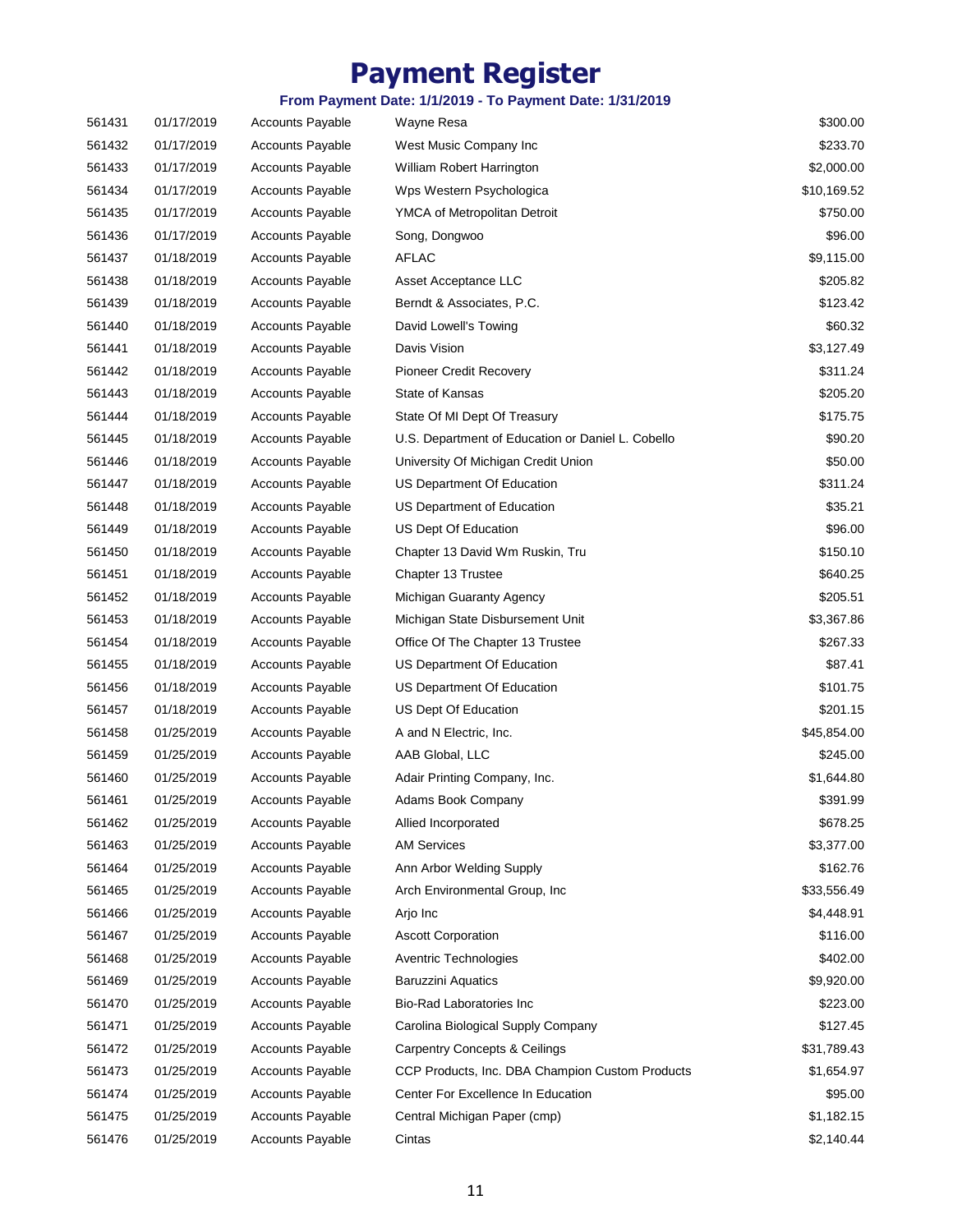| 561477 | 01/25/2019 | <b>Accounts Payable</b> | Cintas                                  | \$4,789.29   |
|--------|------------|-------------------------|-----------------------------------------|--------------|
| 561478 | 01/25/2019 | <b>Accounts Payable</b> | Clark Hill PLC Attorneys At Law         | \$106,439.39 |
| 561479 | 01/25/2019 | <b>Accounts Payable</b> | Colman Wolf Supply Company              | \$14,634.91  |
| 561480 | 01/25/2019 | <b>Accounts Payable</b> | <b>Constellation New Energy Gas</b>     | \$104,815.10 |
| 561481 | 01/25/2019 | <b>Accounts Payable</b> | <b>Crawford Door Sales</b>              | \$180.00     |
| 561482 | 01/25/2019 | <b>Accounts Payable</b> | Crisis Prevention Institute Inc.        | \$150.00     |
| 561483 | 01/25/2019 | <b>Accounts Payable</b> | Deaf Community Advocacy Network         | \$1,046.25   |
| 561484 | 01/25/2019 | <b>Accounts Payable</b> | Demco, Inc.                             | \$276.73     |
| 561485 | 01/25/2019 | <b>Accounts Payable</b> | Detroit Edison Or Dte Energy            | \$63,604.42  |
| 561486 | 01/25/2019 | <b>Accounts Payable</b> | Detroit Salt Company Llc                | \$9,446.43   |
| 561487 | 01/25/2019 | <b>Accounts Payable</b> | Dollar Bill Copying                     | \$524.13     |
| 561488 | 01/25/2019 | <b>Accounts Payable</b> | Dte Energy                              | \$7,539.94   |
| 561489 | 01/25/2019 | <b>Accounts Payable</b> | <b>Equal Opportunity Schools</b>        | \$18,000.00  |
| 561490 | 01/25/2019 | <b>Accounts Payable</b> | Ferguson Enterprises, Inc.              | \$28,266.61  |
| 561491 | 01/25/2019 | <b>Accounts Payable</b> | Follett School Solutions, Inc.          | \$365.27     |
| 561492 | 01/25/2019 | <b>Accounts Payable</b> | Gaynor, Jeffrey, T                      | \$130.00     |
| 561493 | 01/25/2019 | <b>Accounts Payable</b> | GCA Education Services, Inc.            | \$467,345.45 |
| 561494 | 01/25/2019 | <b>Accounts Payable</b> | Goyette Mechanical Co                   | \$49,501.73  |
| 561495 | 01/25/2019 | <b>Accounts Payable</b> | Goyette Mechanical Co                   | \$24,898.01  |
| 561496 | 01/25/2019 | <b>Accounts Payable</b> | <b>Great American Opportunities</b>     | \$2,598.25   |
| 561497 | 01/25/2019 | <b>Accounts Payable</b> | Great Lakes Environmental Service, Inc. | \$3,550.00   |
| 561498 | 01/25/2019 | <b>Accounts Payable</b> | <b>Heaney General Contracting</b>       | \$383.50     |
| 561499 | 01/25/2019 | <b>Accounts Payable</b> | Hopp Electric, Inc.                     | \$23,750.00  |
| 561500 | 01/25/2019 | <b>Accounts Payable</b> | IDN-Hardware Sales Inc.                 | \$12,374.58  |
| 561501 | 01/25/2019 | <b>Accounts Payable</b> | Innovative Modular Solutions Inc.       | \$36,232.13  |
| 561502 | 01/25/2019 | <b>Accounts Payable</b> | Iron Mountain                           | \$598.45     |
| 561503 | 01/25/2019 | <b>Accounts Payable</b> | J H Corporation                         | \$506.96     |
| 561504 | 01/25/2019 | <b>Accounts Payable</b> | J.C. Ehrlich Pest Control               | \$4,620.00   |
| 561505 | 01/25/2019 | <b>Accounts Payable</b> | James Lee Michaels Dba Avery Systems    | \$4,254.00   |
| 561506 | 01/25/2019 | <b>Accounts Payable</b> | Johnson, Bryan, Lee                     | \$130.00     |
| 561507 | 01/25/2019 | <b>Accounts Payable</b> | Johnson Controls Inc                    | \$1,573.00   |
| 561508 | 01/25/2019 | <b>Accounts Payable</b> | Johnstone Supply Detroit Group          | \$9,585.63   |
| 561509 | 01/25/2019 | <b>Accounts Payable</b> | Judson Allen DBA Jud LLC                | \$825.00     |
| 561510 | 01/25/2019 | <b>Accounts Payable</b> | Kelly-Shaieb, Jessica, Leigh            | \$130.00     |
| 561511 | 01/25/2019 | <b>Accounts Payable</b> | Kone Incorporated                       | \$1,028.27   |
| 561512 | 01/25/2019 | <b>Accounts Payable</b> | Language Circle Enterprise              | \$279.40     |
| 561513 | 01/25/2019 | <b>Accounts Payable</b> | Lazarus, Rebecca, Ruth                  | \$130.00     |
| 561514 | 01/25/2019 | <b>Accounts Payable</b> | Level Design                            | \$9,107.60   |
| 561515 | 01/25/2019 | <b>Accounts Payable</b> | <b>LRP Publications</b>                 | \$7,998.00   |
| 561516 | 01/25/2019 | <b>Accounts Payable</b> | <b>Madison Electric</b>                 | \$1,450.06   |
| 561517 | 01/25/2019 | <b>Accounts Payable</b> | <b>Mediscan Staffing Services</b>       | \$1,450.20   |
| 561518 | 01/25/2019 | <b>Accounts Payable</b> | Meridian Winds LLC                      | \$604.50     |
| 561519 | 01/25/2019 | <b>Accounts Payable</b> | Michigan Event Parking, LLC             | \$6,000.00   |
| 561520 | 01/25/2019 | <b>Accounts Payable</b> | Michigan Interpreting Services, Inc.    | \$2,952.00   |
| 561521 | 01/25/2019 | Accounts Payable        | Michigan Power Rodding, Inc.            | \$1,028.00   |
| 561522 | 01/25/2019 | <b>Accounts Payable</b> | Midwestern Consulting Inc-Mci           | \$17,976.86  |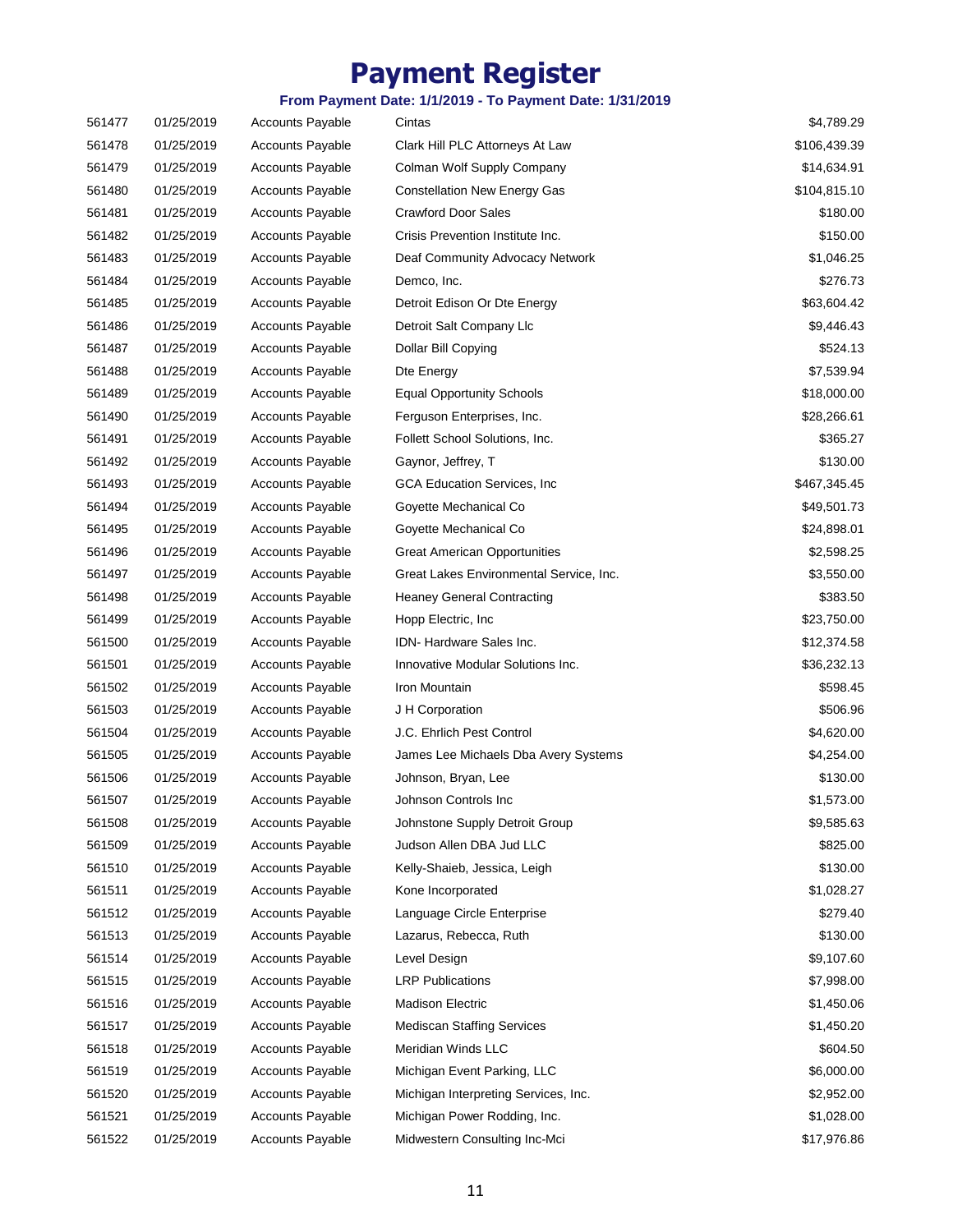| 561523 | 01/25/2019 | <b>Accounts Payable</b> | Mitchell, Harmony, Tynisha                         | \$130.00    |
|--------|------------|-------------------------|----------------------------------------------------|-------------|
| 561524 | 01/25/2019 | <b>Accounts Payable</b> | Mitchell & Mouat Architects                        | \$27,085.00 |
| 561525 | 01/25/2019 | <b>Accounts Payable</b> | <b>Musical Resources</b>                           | \$1,100.01  |
| 561526 | 01/25/2019 | <b>Accounts Payable</b> | Nasco                                              | \$199.64    |
| 561527 | 01/25/2019 | <b>Accounts Payable</b> | National Association of Social Workers, Inc.       | \$800.00    |
| 561528 | 01/25/2019 | <b>Accounts Payable</b> | NCS Pearson, Inc.                                  | \$1,441.40  |
| 561529 | 01/25/2019 | <b>Accounts Payable</b> | Nicola's Books/little Professor Westgate           | \$559.40    |
| 561530 | 01/25/2019 | <b>Accounts Payable</b> | Office Depot                                       | \$3,402.57  |
| 561531 | 01/25/2019 | <b>Accounts Payable</b> | Plaques & Such LLC                                 | \$1,118.55  |
| 561532 | 01/25/2019 | <b>Accounts Payable</b> | Play By Design, LLC                                | \$2,204.70  |
| 561533 | 01/25/2019 | <b>Accounts Payable</b> | Premier Agendas, Inc.                              | \$250.80    |
| 561534 | 01/25/2019 | <b>Accounts Payable</b> | Process Results, Inc.                              | \$1,178.00  |
| 561535 | 01/25/2019 | <b>Accounts Payable</b> | <b>Quill Corporation</b>                           | \$98.40     |
| 561536 | 01/25/2019 | <b>Accounts Payable</b> | RJ Landau Partners                                 | \$20,418.75 |
| 561537 | 01/25/2019 | <b>Accounts Payable</b> | Robert's Floors Company                            | \$13,300.00 |
| 561538 | 01/25/2019 | <b>Accounts Payable</b> | Rodney Lamar Page                                  | \$1,200.00  |
| 561539 | 01/25/2019 | <b>Accounts Payable</b> | <b>Rovin Ceramics</b>                              | \$363.00    |
| 561540 | 01/25/2019 | <b>Accounts Payable</b> | Roy, Tricia                                        | \$250.00    |
| 561541 | 01/25/2019 | <b>Accounts Payable</b> | Safety Systems, Inc.                               | \$600.00    |
| 561542 | 01/25/2019 | <b>Accounts Payable</b> | School Health Corporation                          | \$261.47    |
| 561543 | 01/25/2019 | <b>Accounts Payable</b> | School Specialty Inc*                              | \$253.07    |
| 561544 | 01/25/2019 | <b>Accounts Payable</b> | Service Pro Plumbing & Environmental Contracting I | \$895.50    |
| 561545 | 01/25/2019 | <b>Accounts Payable</b> | Service Sports, Inc.                               | \$32.00     |
| 561546 | 01/25/2019 | <b>Accounts Payable</b> | Shamrock Floor Inc                                 | \$13,537.47 |
| 561547 | 01/25/2019 | Accounts Payable        | Shar Products Co.                                  | \$416.82    |
| 561548 | 01/25/2019 | Accounts Payable        | Simone Danyiell Lightfoot                          | \$130.00    |
| 561549 | 01/25/2019 | <b>Accounts Payable</b> | Soliant Health                                     | \$2,340.00  |
| 561550 | 01/25/2019 | Accounts Payable        | State Of Michigan Labor And Economic G             | \$130.00    |
| 561551 | 01/25/2019 | <b>Accounts Payable</b> | Stone & Dirt                                       | \$1,650.00  |
| 561552 | 01/25/2019 | <b>Accounts Payable</b> | Sunbelt & Staffing                                 | \$4,997.50  |
| 561553 | 01/25/2019 | <b>Accounts Payable</b> | Susan Eunice Baskett                               | \$130.00    |
| 561554 | 01/25/2019 | <b>Accounts Payable</b> | Therapro Inc                                       | \$73.21     |
| 561555 | 01/25/2019 | <b>Accounts Payable</b> | Therapy Shoppe Inc.                                | \$322.18    |
| 561556 | 01/25/2019 | <b>Accounts Payable</b> | Unit Packaging                                     | \$372.68    |
| 561557 | 01/25/2019 | Accounts Payable        | <b>University Musical Society</b>                  | \$493.50    |
| 561558 | 01/25/2019 | <b>Accounts Payable</b> | Voyager Sopris Learning, Inc.                      | \$189.15    |
| 561559 | 01/25/2019 | <b>Accounts Payable</b> | Walsworth Publishing Company                       | \$12,460.68 |
| 561560 | 01/25/2019 | <b>Accounts Payable</b> | Washington Music Center                            | \$20,593.90 |
| 561561 | 01/25/2019 | <b>Accounts Payable</b> | <b>Washtenaw Communications</b>                    | \$260.75    |
| 561562 | 01/25/2019 | <b>Accounts Payable</b> | Washtenaw Glass Co.                                | \$8,368.47  |
| 561563 | 01/25/2019 | <b>Accounts Payable</b> | Washtenaw Intermediate School District             | \$500.00    |
| 561564 | 01/25/2019 | Accounts Payable        | Waste Management                                   | \$506.14    |
| 561565 | 01/25/2019 | <b>Accounts Payable</b> | WeatherTech Consulting Group, Inc.                 | \$5,450.57  |
| 561566 | 01/25/2019 | <b>Accounts Payable</b> | <b>Wenger Corporation</b>                          | \$938.00    |
| 561567 | 01/25/2019 | Accounts Payable        | West Michigan Baseball Franchising LLC             | \$200.64    |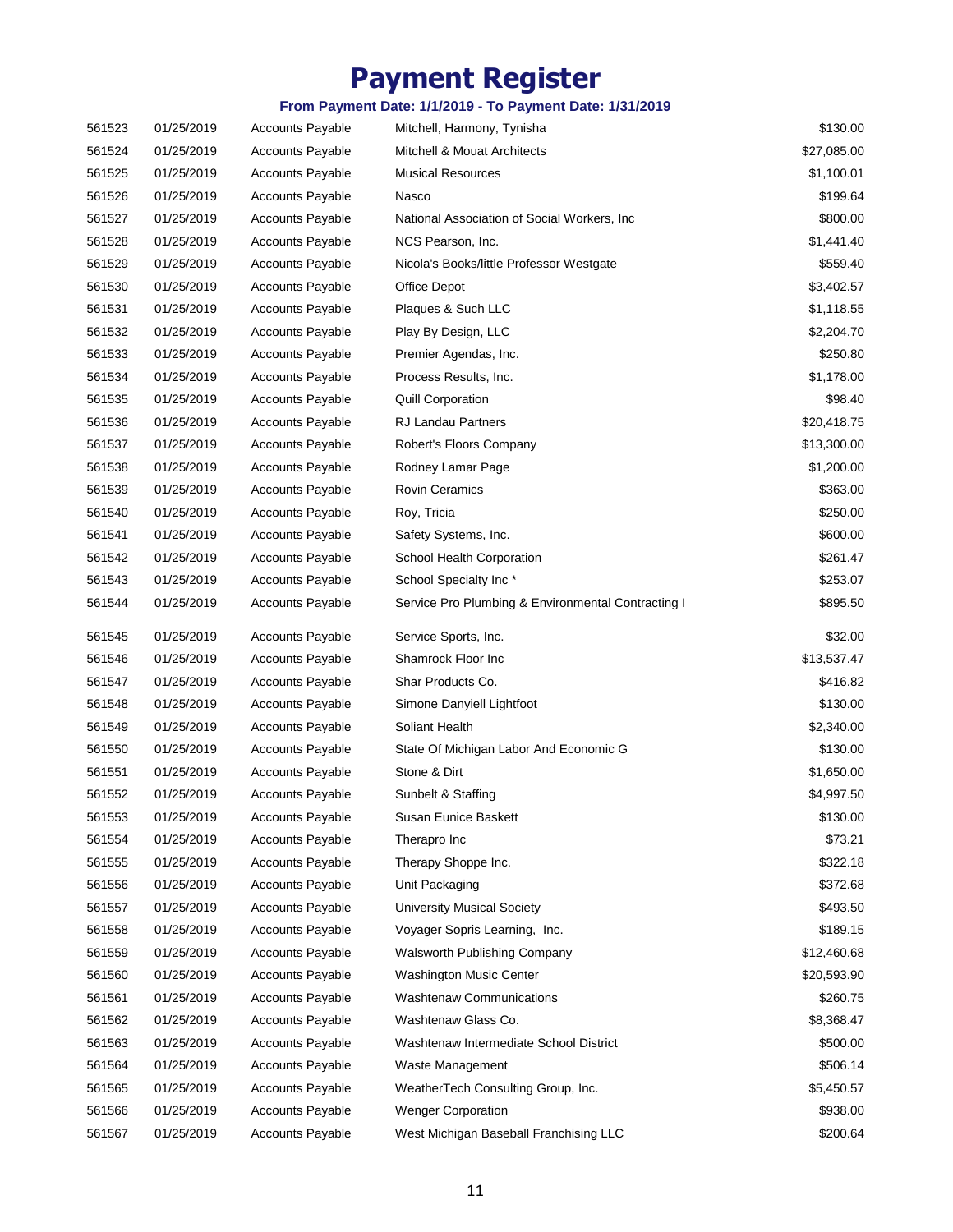### **From Payment Date: 1/1/2019 - To Payment Date: 1/31/2019**

|                  |                    | Reconciled              | 0     | \$0.00                                           | \$0.00         |
|------------------|--------------------|-------------------------|-------|--------------------------------------------------|----------------|
|                  |                    | Open                    | 2     | \$198,924.73                                     | \$0.00         |
|                  |                    | <b>Status</b>           | Count | <b>Transaction Amount Reconciled Amount</b>      |                |
|                  |                    |                         |       |                                                  |                |
|                  |                    | Total                   | 437   | \$6,967,667.69                                   | \$0.00         |
|                  |                    | Stopped                 | 0     | \$0.00                                           | \$0.00         |
|                  |                    | Reconciled              | 0     | \$0.00                                           | \$0.00         |
|                  |                    | Open                    | 437   | \$6,967,667.69                                   | \$0.00         |
|                  |                    | <b>Status</b>           | Count | <b>Transaction Amount Reconciled Amount</b>      |                |
| Type EFT Totals: |                    | 2 Transactions          |       |                                                  | \$198,924.73   |
| 247666           | 01/25/2019         | <b>Accounts Payable</b> |       | AAPS MasterCard (Finance Dept Use Only)          | \$186,102.18   |
| 242198           | 01/02/2019         | Accounts Payable        |       | <b>PCMI</b>                                      | \$12,822.55    |
| <u>EFT</u>       |                    |                         |       |                                                  |                |
|                  | Type Check Totals: | 437 Transactions        |       |                                                  | \$6,967,667.69 |
| 561594           | 01/29/2019         | <b>Accounts Payable</b> |       | Wps Western Psychologica                         | \$832.70       |
| 561593           | 01/29/2019         | <b>Accounts Payable</b> |       | <b>Wolverine Sports Supply</b>                   | \$54.00        |
| 561592           | 01/29/2019         | <b>Accounts Payable</b> |       | Ward's Natural Science Est.llc                   | \$84.70        |
| 561591           | 01/29/2019         | <b>Accounts Payable</b> |       | Thalner Electronic Lab dba Tel Systems           | \$305.00       |
| 561590           | 01/29/2019         | Accounts Payable        |       | School Health Corporation                        | \$2,235.29     |
| 561589           | 01/29/2019         | <b>Accounts Payable</b> |       | <b>Quill Corporation</b>                         | \$356.94       |
| 561588           | 01/29/2019         | <b>Accounts Payable</b> |       | Petroleum Solutions, Inc.                        | \$1,237.50     |
| 561587           | 01/29/2019         | Accounts Payable        |       | Paxton Patterson LLC                             | \$386.65       |
| 561586           | 01/29/2019         | <b>Accounts Payable</b> |       | Office Depot                                     | \$4,182.36     |
| 561585           | 01/29/2019         | <b>Accounts Payable</b> |       | NeoFunds by Neopost                              | \$516.27       |
| 561584           | 01/29/2019         | <b>Accounts Payable</b> |       | <b>Musical Resources</b>                         | \$56.11        |
| 561583           | 01/29/2019         | <b>Accounts Payable</b> |       | MI School Vocal Music Association District 12    | \$1,205.00     |
| 561582           | 01/29/2019         | <b>Accounts Payable</b> |       | Medco Supply Co (lockbox) Or Masune & Surgical S | \$755.80       |
| 561581           | 01/29/2019         | <b>Accounts Payable</b> |       | M-F Athletic Co.                                 | \$4,239.00     |
| 561580           | 01/29/2019         | <b>Accounts Payable</b> |       | Lab-Aids, Inc. Publ Div.                         | \$230.70       |
| 561579           | 01/29/2019         | <b>Accounts Payable</b> |       | Junior Library Guild                             | \$1,584.20     |
| 561578           | 01/29/2019         | Accounts Payable        |       | Electude USA LLC                                 | \$1,818.00     |
| 561577           | 01/29/2019         | <b>Accounts Payable</b> |       | Demco, Inc.                                      | \$436.24       |
| 561576           | 01/29/2019         | <b>Accounts Payable</b> |       | Cellco Partnership Dba Verizon Wireless          | \$612.31       |
| 561575           | 01/29/2019         | <b>Accounts Payable</b> |       | Attainment Company Inc.                          | \$207.90       |
| 561574           | 01/29/2019         | <b>Accounts Payable</b> |       | Apple Computer Inc                               | \$915.00       |
| 561573           | 01/29/2019         | <b>Accounts Payable</b> |       | Ann Arbor Welding Supply                         | \$108.13       |
| 561572           | 01/29/2019         | <b>Accounts Payable</b> |       | ACCO Brands USA LLC                              | \$108.90       |
| 561571           | 01/25/2019         | Accounts Payable        |       | Kapnick Insurance Group                          | \$17,223.71    |
| 561570           | 01/25/2019         | <b>Accounts Payable</b> |       | Wolverine Supply Inc                             | \$3,743.24     |
| 561569           | 01/25/2019         | <b>Accounts Payable</b> |       | <b>Wolverine Sports Supply</b>                   | \$260.95       |
| 561568           | 01/25/2019         | <b>Accounts Payable</b> |       | Wiltec Technologies, Inc.                        | \$10,560.00    |

Status Count Count Count Count Count Count Count Count Count Count Count Count Count Count Count Count Count Count Count Count Count Count Count Count Count Count Count Count Count Count Count Count Count Count Count Count

Total 2 \$0.00 \$198,924.73